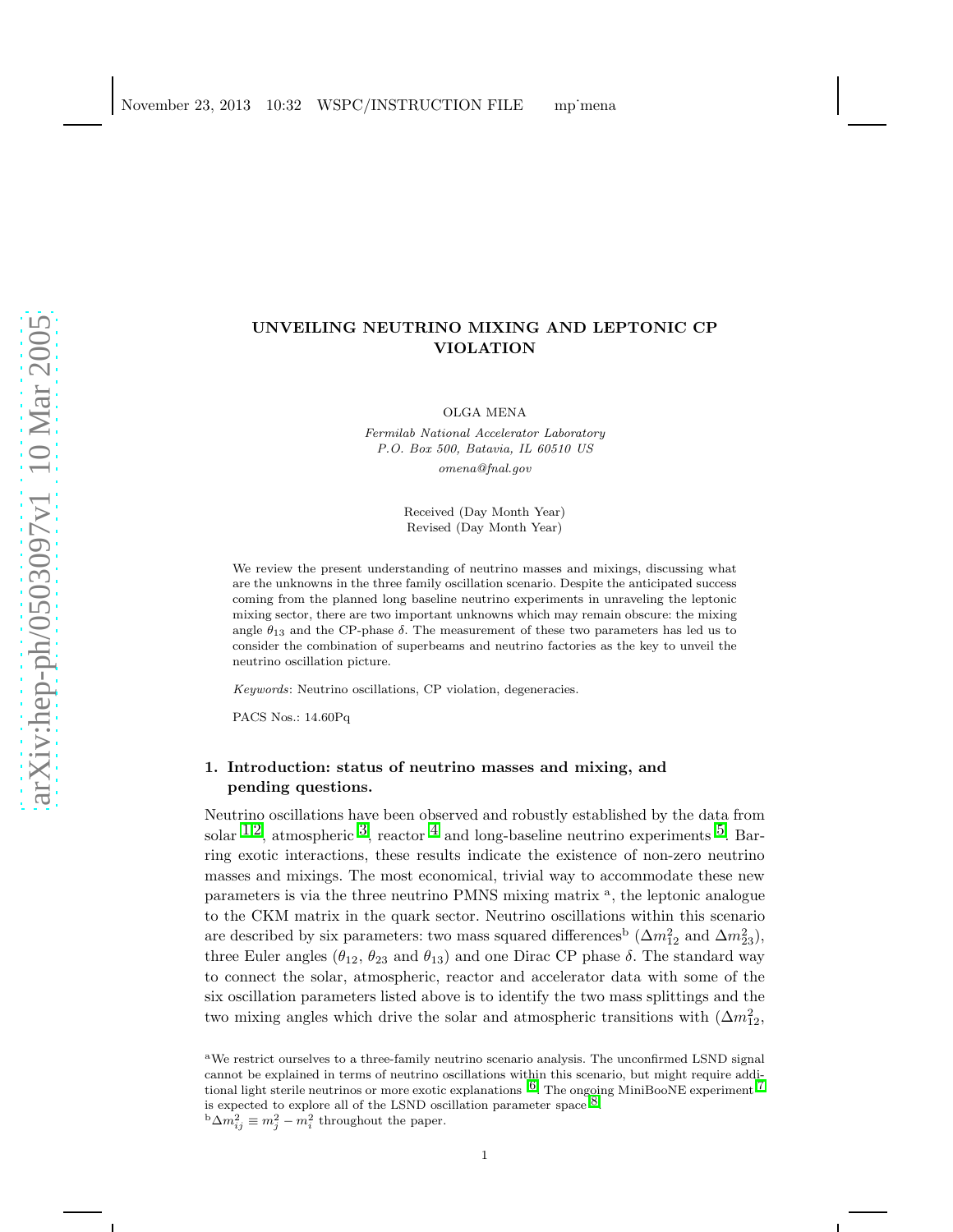

Fractional Flavor Content

<span id="page-1-0"></span>Fig. 1. The range of probability of finding the  $\alpha$ -flavor in the *i*-the mass eigenstate as indicated for the two different mass hierarchies for the present best fit values of the mixing parameters.

 $\theta_{12}$ ) and  $(|\Delta m_{23}^2|, \theta_{23})$ , respectively. The sign of the splitting of the atmospheric state  $\Delta m_{23}^2$  with respect to the solar doublet is one of the unknowns within the neutrino sector. Consequently, the mass eigenstates  $\nu_1$  and  $\nu_2$  involved in the solar doublet could have smaller mass than the third mass eigenstate  $\nu_3$  (normal hierarchy) or larger mass than the former doublet (inverted hierarchy). Both possibilities are illustrated in Fig. [1,](#page-1-0) extracted from Ref  $9$ . The best fit point for the combined analysis of solar neutrino data together with KamLAND reactor data  $^{10}$  $^{10}$  $^{10}$  is at  $\Delta m_{12}^2 = 8.2 \times 10^{-5} \text{ eV}^2$  and  $\tan^2 \theta_{12} = 0.4$ . In the atmospheric neutrino sector, the most recent analysis of K2K accelerator neutrino data and atmospheric neutrino data <sup>[11](#page-15-10)</sup> finds the best fit at  $|\Delta m_{23}^2| = 2.7 \times 10^{-3} \text{ eV}^2$  and  $\sin^2 2\theta_{23} = 1$ .

The mixing angle  $\theta_{13}$  (which connects the solar and atmospheric neutrino realms) and the amount CP violation in the leptonic sector are undetermined. At present, the upper bound on the angle  $\theta_{13}$  coming from CHOOZ reactor neutrino data  $^{12}$  $^{12}$  $^{12}$  is  $\sin^2 2\theta_{13} < 0.1$  (at 90% CL) for a value of the atmospheric mass gap close to the best fit reported before. The CP-phase  $\delta$  is unobservable in current neutrino oscillation experiments. The experimental discovery of the existence of CP violation in the leptonic sector, together with the discovery of the Majorana neutrino character would point to leptogenesis as the source for the baryon asymmetry of the universe, provided that accidental cancellations are not present.

Several oscillation experiments that exploit neutrino beams from nuclear reactors and accelerators are taking data, and similar experiments will take data over the next few years. All of them have inaugurated a precision era in neutrino physics.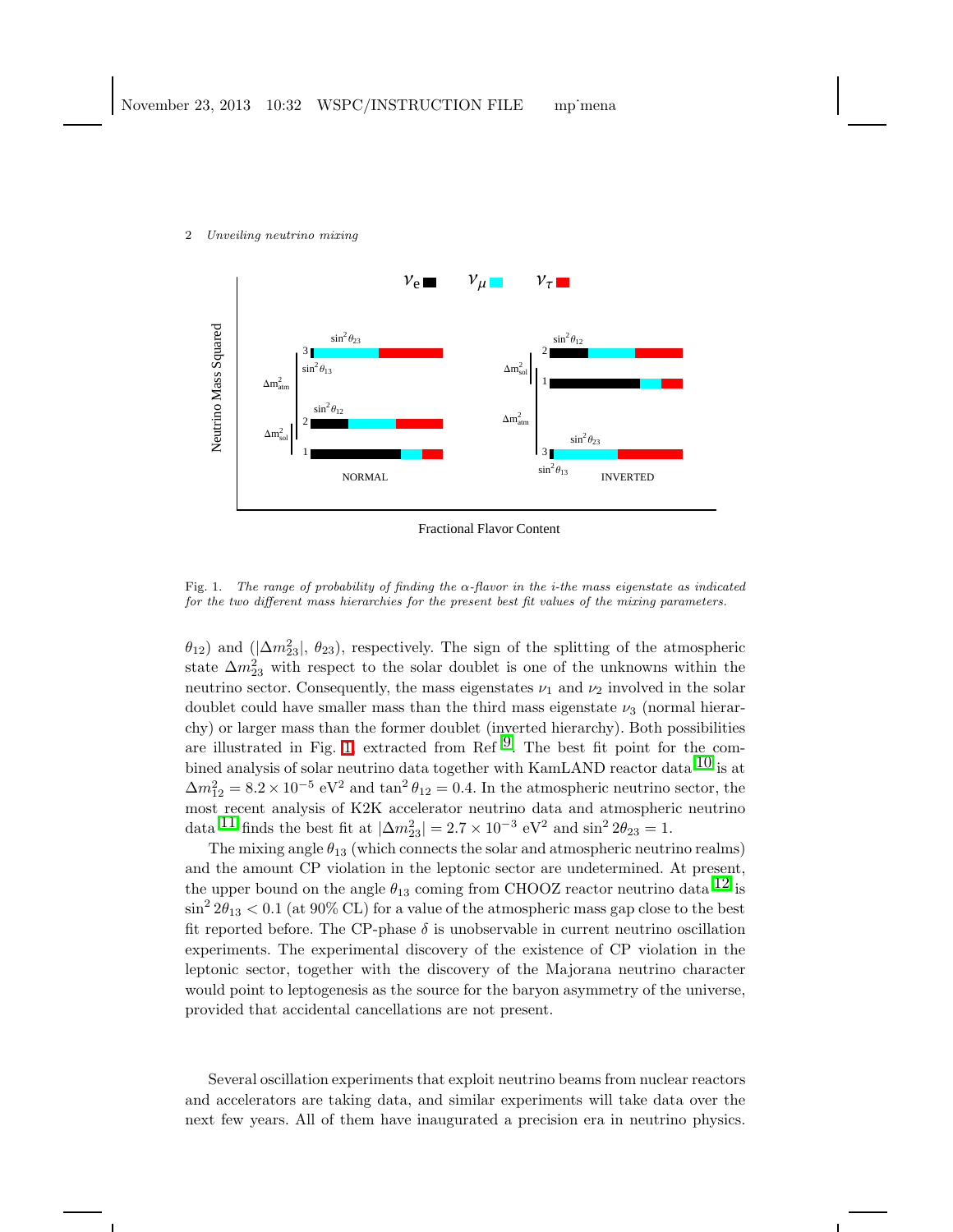Despite the anticipated progress coming from short-term future facilities, there are fundamental issues that will remain unknown, namely, in the oscillation picture:

- The value of  $\theta_{13}$ . Apart from the measurements of  $\theta_{13}$  coming from future long baseline experiments, future reactor neutrino oscillation experiments could set the value of  $\theta_{13}$  $\theta_{13}$  $\theta_{13}$ , as explored in detail through Ref <sup>13</sup>. Also, if neutrinos from astrophysical sources decay  $^{14}$ , the deviations of the flavor ratios with respect to the values expected in the standard oscillation scenario could allow a measurement of  $\theta_{13}$  and  $\delta$ .
- The ordering of the mass spectrum.
- The existence of leptonic CP Violation.

Moreover, in spite of the bright expectations associated even with the longerterm neutrino oscillation experiments, two fundamental neutrino properties would still remain unknown: their nature (Dirac or Majorana) and the absolute value of their masses. Both are outstanding questions that would remain to be answered with experiments other than the ones measuring neutrino oscillations.

Direct information on the absolute scale of neutrino masses can be extracted from the kinematics of weak decays involving neutrinos in their final states. The present upper bound on the electron neutrino mass from tritium beta decay ex-periments is 2.2 eV (95% CL) <sup>15</sup>. The authors of Ref <sup>[16](#page-15-15)</sup> find an upper limit of 1.8 eV at the 95% CL after the combination of the data from Mainz and Troitsk experiments. In the future, the KATRIN experiment is expected to be sensitive to electron neutrino masses of  $\sim 0.2$  eV at the 90% CL <sup>17</sup>.

Neutrinoless double beta decay searches are, at present, the only experimental way to establish the neutrino character. This type of decay is only possible if neutrinos are Majorana particles. Experimentally, the lack of the observation of neutrinoless double beta decay processes so far provides an upper bound on the socalled "effective Majorana mass" of the electron neutrino within the range  $0.3-1.0$  $eV^{18}$ .

Next generation of neutrinoless double beta decay experiments could provide a definitive answer to the question of whether neutrinos are Dirac or Majorana. For a complete discussion of the potential of these future experiments in measuring fundamental neutrino properties, see Ref [19.](#page-16-1)

Cosmology provides the key to tackle the "bare" absolute scale of neutrino masses, since it is sensitive to the overall neutrino mass scale, free of mixing parameters or CP-violating phase dependencies.

As pointed out in Ref  $^{20}$ , neutrinos with masses smaller than the temperature at the recombination era (T  $\sim$  0.3 eV) are still relativistic at the time of last scattering, and their effect in terms of CMB perturbations is equivalent to the one present in the massless neutrino situation. If the neutrino mass is close to 0.3 eV, the free streaming scale is imprinted in the perturbations which enter inside the Hubble radius before decoupling. Perturbations smaller than the free streaming scale are therefore suppressed, leading to a suppression of of the matter power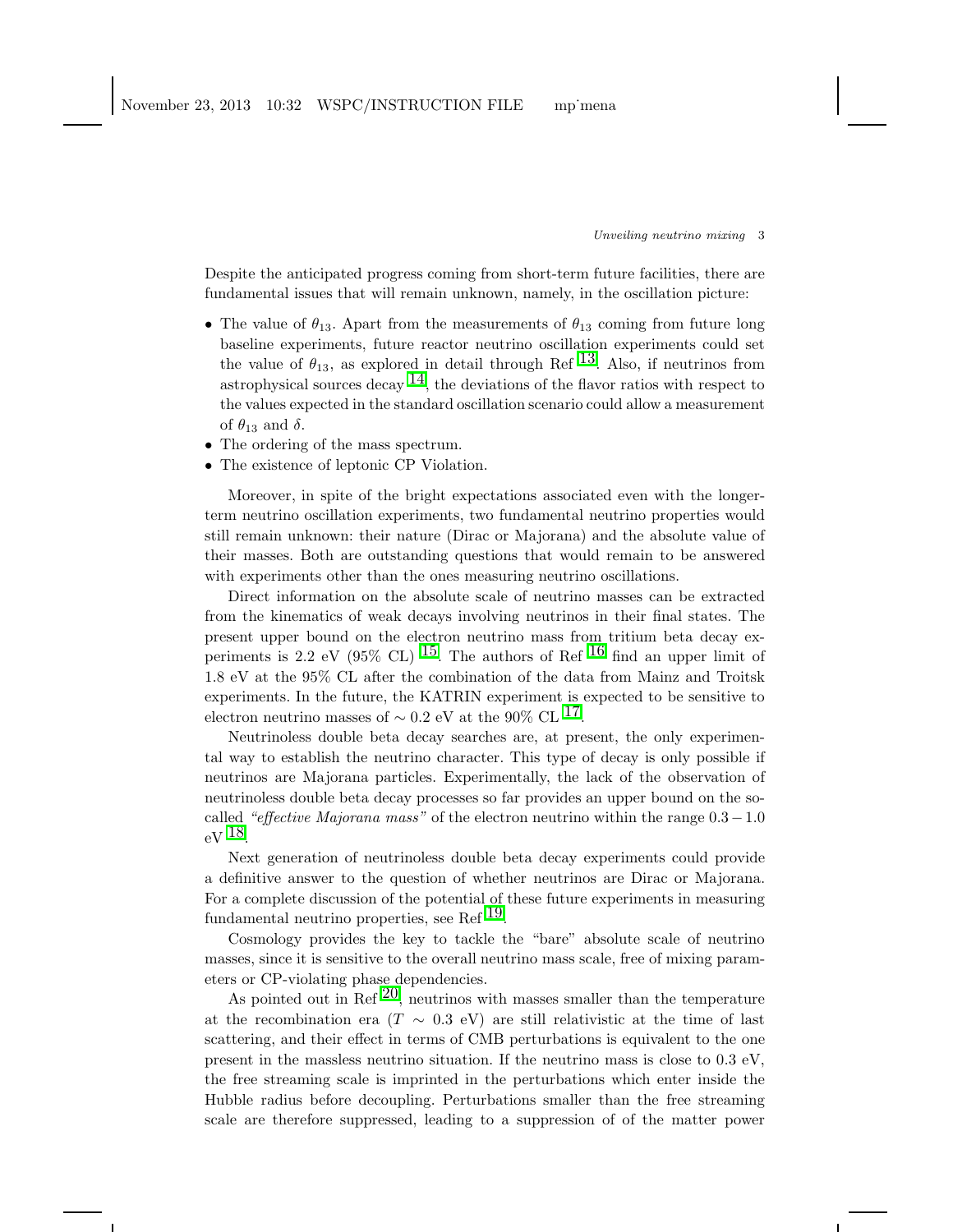spectrum proportional to the ratio of the neutrino energy density to the overall matter density.

While CMB data alone does not provide a competitive bound on neutrino mass  $\epsilon$ if compared with present terrestrial kinematic constraints, a stringent bound on the sum of neutrino masses of about  $\sum_i m_{\nu_i} \leq 1$  eV can be obtained by combining CMB data with large scale structure from 2df or SDSS  $21$ . The upper limit on  $\sum_i m_{\nu_i}$  that can be achieved with cosmology depends somewhat on the priors and the data exploited in the analysis. For example, a recent joint analysis of CMB  $\mathrm{+}$ SN-Ia + HST + LSS data  $^{16}$  $^{16}$  $^{16}$  provides a  $2\sigma$  bound on  $\sum_i m_{\nu_i} \leq 1.4$  eV <sup>d</sup>.

The determination of the fermion masses and mixings parameters is a mandatory first step that is essential for an understanding of the origin of flavor. Furthermore, as mentioned before, neutrino masses point to leptogenesis as the source of the matterantimatter asymmetry of the universe, provided CP is violated in the leptonic sector. - In the present study we concentrate on the determination of neutrino oscillation parameters and on the measurement of leptonic CP violation with long-baseline, accelerator-based neutrino oscillation experiments.

In particular, in the next sections we will explore in detail the possible measurement of the two unknown parameters  $\theta_{13}$  and  $\delta$  with future superbeam (SB) and neutrino factory (NF) facilities, as these two designs appear to be among the most promising ways to unveil neutrino mixing and leptonic CP violation  $e$ .

What is a Superbeam (SB) experiment  $23,24,25$  $23,24,25$  $23,24,25$  $23,24,25$ ? It consists, basically, of a higher intensity version of a conventional neutrino (antineutrino) beam. Superbeams represent the logical next step in accelerator-based neutrino physics. A conventional neutrino beam is produced by a primary proton beam which hits a target and creates secondary beams of charged pions and kaons. If positively charged pions and kaons have been focused and directed into the decay channel, the resulting beam will contain mostly muon neutrinos produced in the two body decays  $\pi^+ \to \mu^+ \nu_\mu$ and  $K^+$   $\rightarrow \mu^+ \nu_\mu$ . In the present work we exploit the experimental setup presented in Ref  $^{25}$ , i.e, the CERN SPL superbeam with a 400 Kton Water Cherenkov detector f located at a 130 km distance from the neutrino source, in the Fréjus tunnel. We have assumed a 2 year-long run with  $\pi^+$  focusing, and a 8 year-long run with  $\pi^-$  focusing. The fluxes and detector systematics have been discussed in Ref  $^{25}$ .

<sup>&</sup>lt;sup>c</sup>The free streaming scale for a neutrino mass  $\sim$  eV is smaller than the ones which can be probed using present CMB data.

 $\rm{d}I$  Ly $\alpha$  Forest is added as additional information in the SDSS data, the previous bound is improved by a factor of ∼ 3. However, the systematics of the Lyα analysis is unclear and it has to be further explored.

<sup>&</sup>lt;sup>e</sup>The prospects of future measurements of these two oscillation parameters at different  $\beta$  beams setups has been recently explored in Ref  $^{22}$ .

f It may be argued that such a detector may be unrealistic in practice. We shall use it with the purpose of illustrating the far-future physics perspective.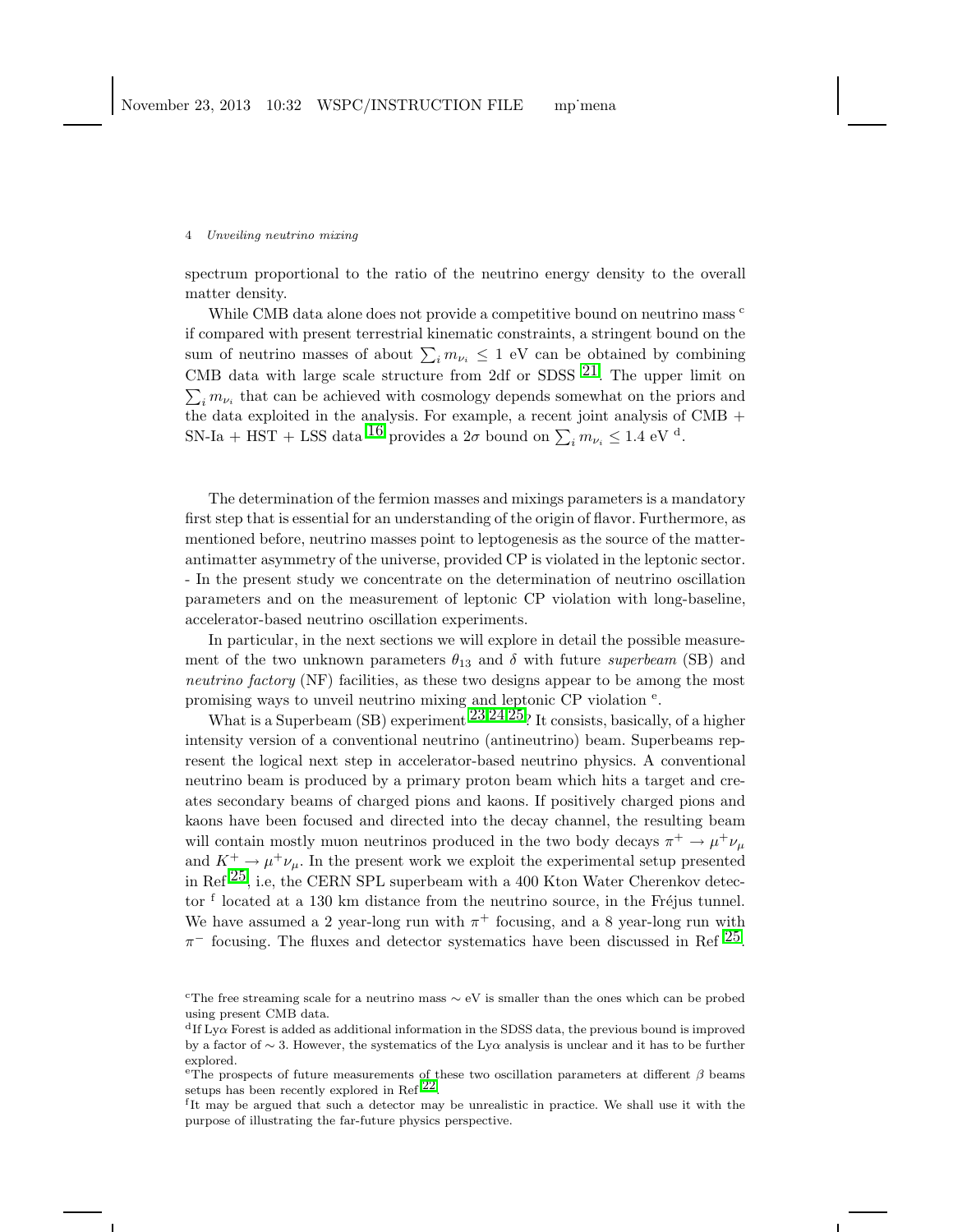We have not exploited the energy dependence of the signal because the neutrino spectrum is peaked at  $\sim 0.25$  GeV, and at such low energies the neutrino energy can not be reconstructed due to Fermi motion of nucleons inside the nuclear target (oxygen, in this case).

What is a Neutrino Factory (NF)  $26,27,28,29,30$  $26,27,28,29,30$  $26,27,28,29,30$  $26,27,28,29,30$  $26,27,28,29,30$  $26,27,28,29,30$  $26,27,28,29,30$  $26,27,28,29,30$ ? It consists, essentially, of a muon storage ring<sup>g</sup> with long straight sections along which the muons decay. These muons provide high intensity neutrino beams (the neutrino flux is approximately  $10<sup>4</sup>$ times the flux of existing neutrino beams), which have a precisely-known neutrino flavor content, making them extremely superior to the conventional beams. Hence, compared to conventional neutrino beams from pion decay, the neutrino factory provides  $\nu_e$  and  $\overline{\nu}_e$  beams in addition to  $\nu_\mu$  and  $\overline{\nu}_\mu$  beams, with minimal systematic uncertainties on the neutrino flux and spectrum  $31$ . What is a "wrong sign muon" event [32?](#page-16-14) Suppose, for example, that positive charged muons have been stored in the ring. These muons will decay as  $\mu^+ \to e^+ + \nu_e + \overline{\nu}_\mu$ . The muon antineutrinos will interact in the detector to produce positive muons. Then, any "wrong sign muons" (negatively-charged muons) detected are an unambiguous proof of electron neutrino oscillations, in the  $\nu_e \rightarrow \nu_\mu$  channel. This is, precisely, the golden channel, which will be shown to be essential for the goals of the present study. We will consider a neutrino factory providing  $10^{21} \mu^+$  and  $\mu^-$  of 50 GeV and a 40 kton iron magnetized calorimeter detector. We have exploited the dependence of the signal in the neutrino energy assuming 5 energy bins  $32$ . Hereafter, we will refer to this setup as the standard setup.

The appearance of "wrong-sign muons" at three reference baselines (732 Km, 2810 Km and 7332 km) has been considered. Realistic background and efficiencies for the proposed 40 kton iron magnetized calorimeter detector, see Ref  $^{33}$ , as well as accurate matter effects along the neutrino path, have been included in our numerical analysis as well [32.](#page-16-14)

# 2. Measurement of  $\theta_{13}$  and CP- $\delta$  at a neutrino factory through the golden channels.

In this section we will show that the most promising way to determine the unknown parameters  $\delta$  and  $\theta_{13}$  is through the detection of the subleading transitions  $\nu_e \rightarrow \nu_\mu$ and  $\overline{\nu}_e \rightarrow \overline{\nu}_\mu$  by using the golden signature of wrong sign muons  $32$ . Defining  $\Delta_{ij} \equiv \frac{\Delta m_{ij}^2}{2E}$ , a convenient and precise approximation is obtained by expanding to second order in the following small parameters:  $\theta_{13}$ ,  $\Delta_{12}/\Delta_{23}$ ,  $\Delta_{12}/A$  and  $\Delta_{12} L$ . The result is (details of the calculation can be found in Ref  $^{32}$ ):

<span id="page-4-0"></span>
$$
P_{\nu_e \nu_\mu (\bar{\nu}_e \bar{\nu}_\mu)} = s_{23}^2 \sin^2 2\theta_{13} \left(\frac{\Delta_{23}}{\tilde{B}_{\mp}}\right)^2 \sin^2 \left(\frac{\tilde{B}_{\mp} L}{2}\right) + c_{23}^2 \sin^2 2\theta_{12} \left(\frac{\Delta_{12}}{A}\right)^2 \sin^2 \left(\frac{AL}{2}\right)
$$

<sup>g</sup>This muon storage ring is an essential stepping-stone towards possible muon colliders.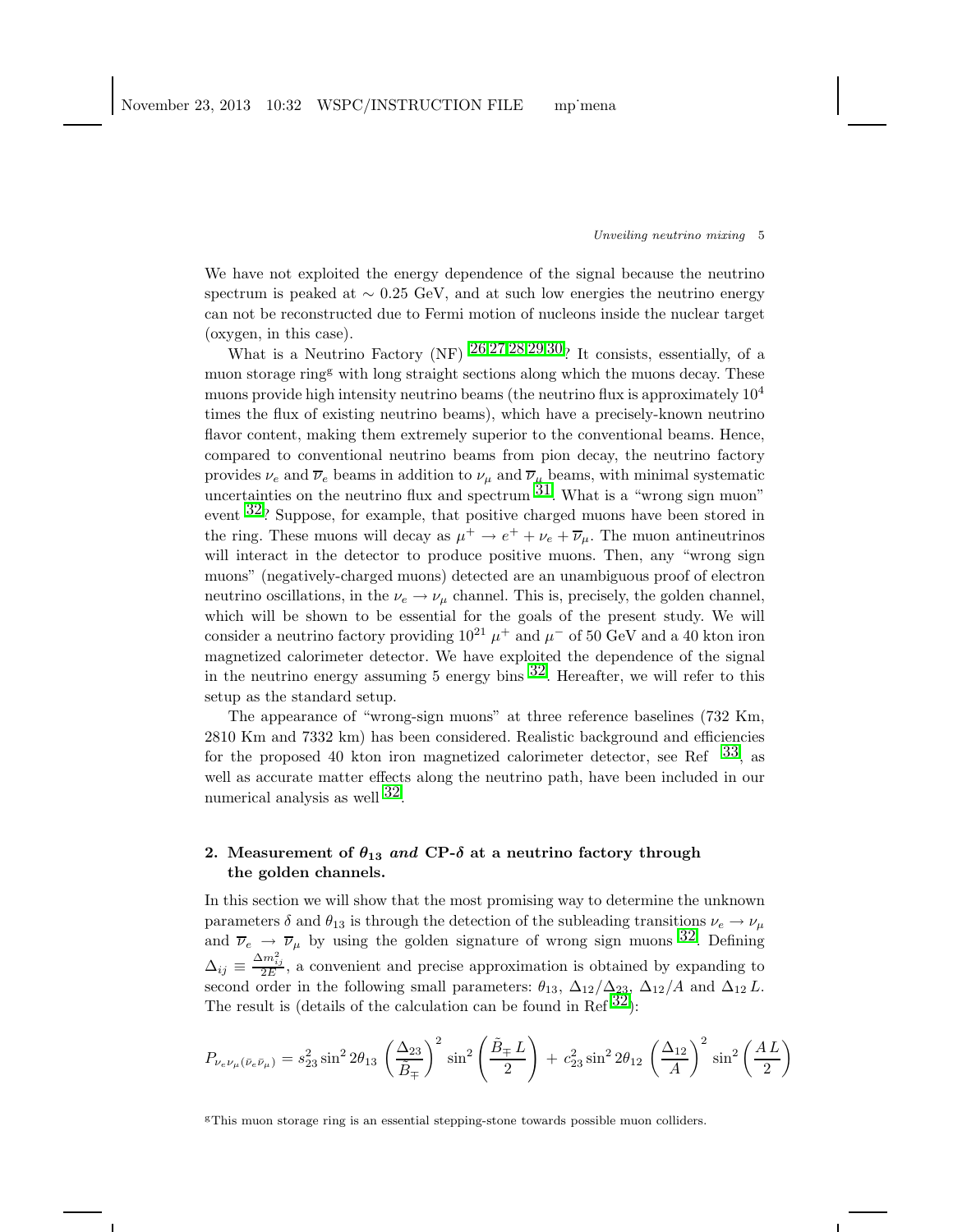$$
+\tilde{J}\frac{\Delta_{12}}{A}\frac{\Delta_{23}}{\tilde{B}_{\mp}}\sin\left(\frac{AL}{2}\right)\sin\left(\frac{\tilde{B}_{\mp}L}{2}\right)\cos\left(\pm\delta-\frac{\Delta_{23}L}{2}\right),\tag{1}
$$

where L is the baseline,  $\tilde{B}_{\mp} \equiv |A \mp \Delta_{23}|$  and the matter parameter A is defined in terms of the average electron number density,  $n_e(L)$ , as  $A \equiv \sqrt{2} G_F n_e(L)$ , where the L-dependence will be taken from Ref  $^{34}$ . The  $\tilde{J}$  parameter is defined as

 $\tilde{J} \equiv \cos \theta_{13} \sin 2\theta_{13} \sin 2\theta_{23} \sin 2\theta_{12}$ . (2)

After a careful exploration of the energy and baseline dependence of the different terms in Eq.  $(1)$  [32,](#page-16-14) and a detailed study of the CP-asymmetry as defined in  $_{Ref}$  [28](#page-16-10),[32](#page-16-14),[35](#page-16-17),[36](#page-16-18),37.

$$
\bar{A}_{e\mu}^{CP} = \frac{\{N[\mu^-]/N_o[e^-]\}_+ - \{N[\mu^+]/N_o[e^+]\}_-}{\{N[\mu^-]/N_o[e^-]\}_+ + \{N[\mu^+]/N_o[e^+]\}_-},\tag{3}
$$

and after substracting the fake CP violating effects induced by matter, it turns out that the optimal distance to be sensitive to the CP-phase  $\delta$  at a future NF exploiting muons with energies  $E_{\mu} = 50 \text{ GeV}$  is  $\mathcal{O}$  (3000) Km  $^{32}$ .

<span id="page-5-0"></span>In the limit  $A \to 0$ , the expression Eq. [\(1\)](#page-4-0) reduces to the simple formulae in vacuum [32](#page-16-14)

$$
P_{\nu_e \nu_\mu (\bar{\nu}_e \bar{\nu}_\mu)} = s_{23}^2 \sin^2 2\theta_{13} \sin^2 \left(\frac{\Delta_{23} L}{2}\right) + c_{23}^2 \sin^2 2\theta_{12} \sin^2 \left(\frac{\Delta_{12} L}{2}\right) + \tilde{J} \cos \left(\pm \delta - \frac{\Delta_{23} L}{2}\right) \frac{\Delta_{12} L}{2} \sin \left(\frac{\Delta_{23} L}{2}\right).
$$
 (4)

As in Ref  $38,39$  $38,39$ , we will denote the three terms in Eq. [\(4\)](#page-5-0), atmospheric, solar and interference, by  $P^{atm}$ ,  $P^{sol}$  and  $P^{inter}_{\nu(\bar{\nu})}$ , respectively. When  $\theta_{13}$  is relatively large, the probability is dominated by the atmospheric term. We will refer to this situation as the atmospheric regime. Conversely, when  $\theta_{13}$  is very small, the solar term dominates  $P^{sol} \gg P_{\nu(\bar{\nu})}^{atm}$ . This is the solar regime. The interference term is the only one which contains the CP phase  $\delta$ , and it is the only one which differs for neutrinos and antineutrinos. The vacuum approximation Eq. [\(4\)](#page-5-0) should be excellent in the SB scenario with a baseline of a few hundreds of kilometers, while in practice it also gives a good indication for the results at the short (732 km) and intermediate  $(2000-3000km)$  baselines of a NF.

The next step is to perform an exhaustive numerical treatment. All numerical results simulated have been obtained with the exact formulae for the oscillation probabilities  $32,38,39$  $32,38,39$  $32,38,39$  $32,38,39$ . We thus performed  $\chi^2$  fit analysis to the simultaneous extraction of  $\delta$  and  $\theta_{13}$  at a future neutrino factory complex assuming the standard setup described in the previous section. Unless specified otherwise, we take the following central values for the remaining oscillation parameters:  $\sin^2 2\theta_{12} \cdot \Delta m_{12}^2 = 1 \times 10^{-4}$  $eV^2$ ,  $|\Delta m^2_{23}| = 2.5 \times 10^{-3} eV^2$  and  $\sin^2 2\theta_{23} = 1$ . The  $\chi^2$  for a fixed baseline  $\lambda$  is defined as:

$$
\chi_{\lambda}^{2} = \sum_{i,j} \sum_{p,p'} (n_{i,p}^{\lambda} - N_{i,p}^{\lambda}) C_{i,p;j,p'}^{-1} (n_{j,p'}^{\lambda} - N_{j,p'}^{\lambda}),
$$
\n(5)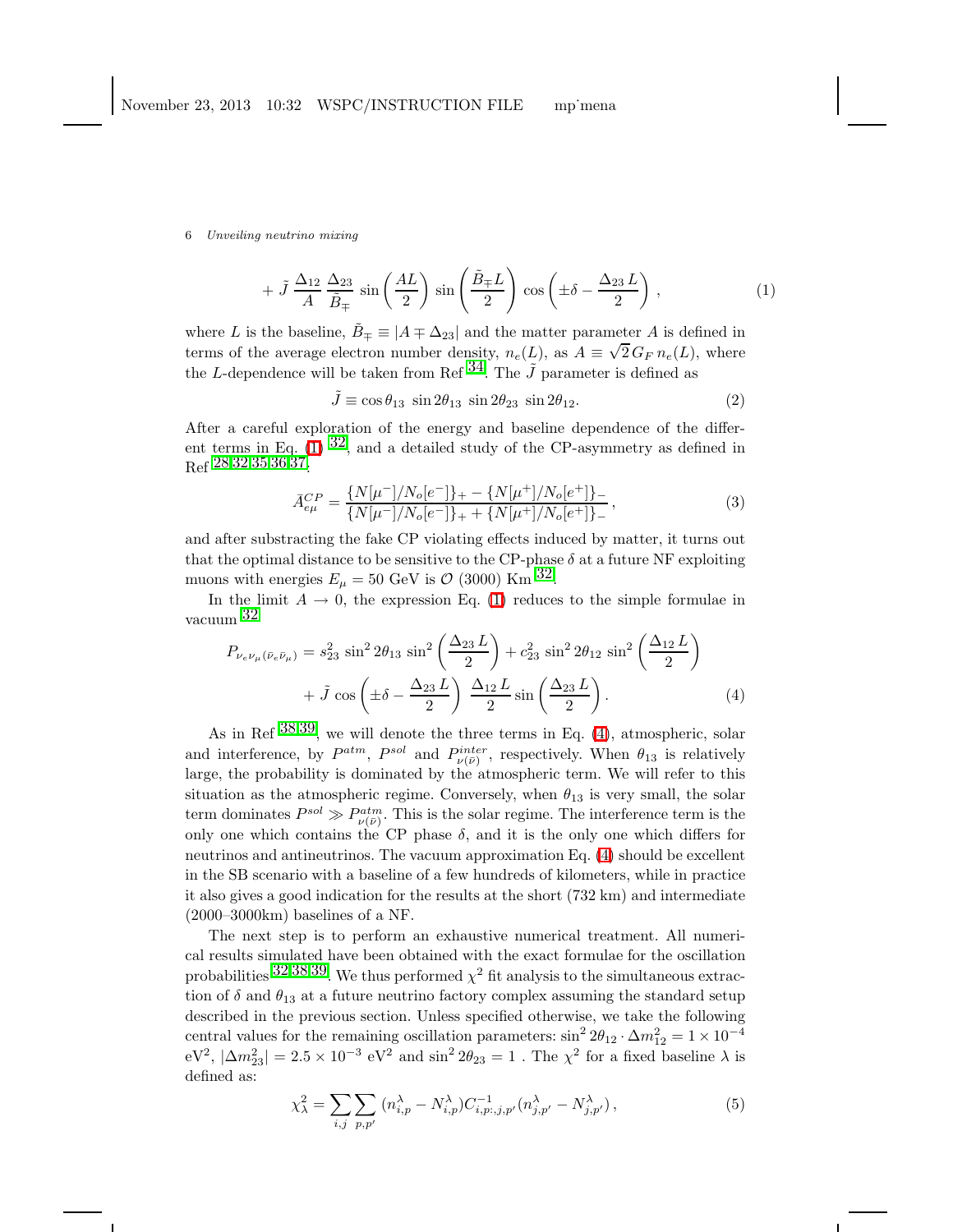where  $N_{i,\pm}^{\lambda}$  is the predicted number of wrong-sign muons for a certain oscillation hypothesis,  $n_{i,p}^{\lambda}$  are the simulated "data" from a Gaussian or Poisson smearing and C is the  $2N_{bin} \times 2N_{bin}$  covariance matrix, that for this illustration only contains statistical errors. We can safely neglect the effects on the fit induced by the uncertainties in the remaining oscillation parameters. The impact of the projected uncertainties on the knowledge of the solar and atmospheric parameters and on the matter density at the time of the NF has been considered, and was found that these uncertainties do not significantly affect the global fits  $38$ . In Fig. [2](#page-6-0) we show the 68.5%, 90% and 99% contours for a  $\chi^2$  fit to the data from a future NF with the detector of Ref  $33$  located at a baseline  $L = 2810$  km. The "true" parameter values that we have chosen for this example are depicted in the figure with a star, that is,  $\delta = 54^{\circ}$  and  $\theta_{13} = 2^{\circ}$ .



<span id="page-6-0"></span>Fig. 2. 68.5%, 90% and 99% contours resulting from the fits at  $L = 2810$  km for  $\delta = 54°$  and  $\ddot{\theta}_{13} = 2^{\circ}.$ 

By observing the results presented in Fig. [2,](#page-6-0) it seems that it is possible to extract simultaneously  $\theta_{13}$  and  $\delta$  with very good precision at a future NF with the standard setup and the far detector located at distances ∼ 3000 Km. However, as the reader can notice, in this example we only have considered a limited CP-phase  $\delta$  range (0<sup>°</sup> <  $\delta$  < 90<sup>°</sup>), while the full parameter range -180<sup>°</sup> <  $\delta$  < 180<sup>°</sup> should be explored.

### 3. Degenerate solutions.

We can ask ourselves whether it is possible to unambiguously determine  $\delta$  and  $\theta_{13}$ by measuring the transition probabilities  $\nu_e \to \nu_\mu$  and  $\overline{\nu}_e \to \overline{\nu}_\mu$  at fixed neutrino energy and at just one NF baseline. The answer is no. By exploring the full (allowed) range of the  $\delta$  and  $\theta_{13}$  parameters, that is,  $-180^{\circ} < \delta < 180^{\circ}$  and  $0^{\circ} < \theta_{13} < 10^{\circ}$ , we find, at fixed neutrino energy and at fixed baseline, the existence of degenerate solutions  $(\delta', \theta'_{13})$ , that we label *intrinsic degeneracies*, which give the same oscillation probabilities than the set  $(\delta, \theta_{13})$  chosen by Nature [38.](#page-16-20) More explicitly, if  $(\theta_{13}, \theta_{13})$  $\delta$ ) are the values chosen by nature, the conditions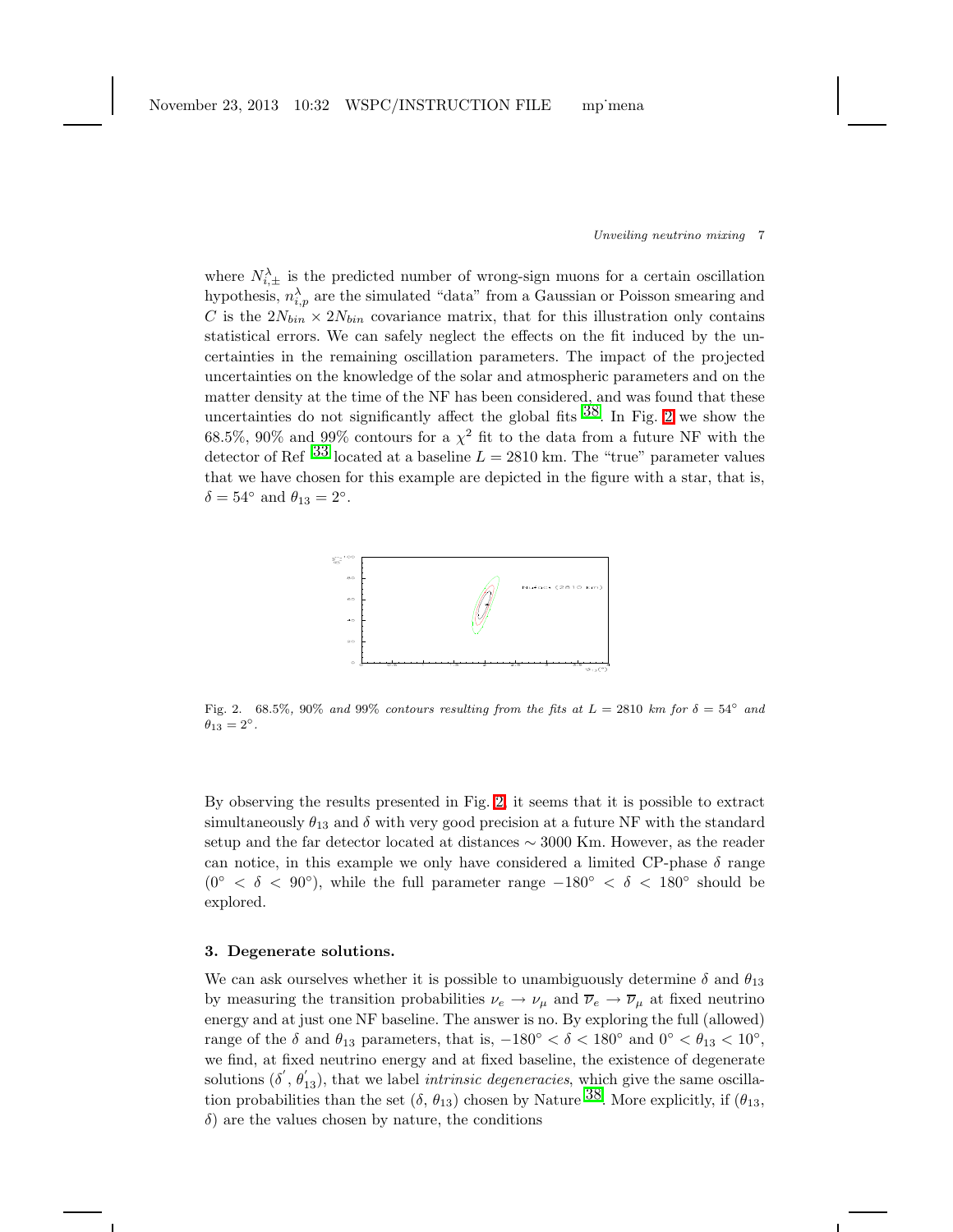$$
\begin{aligned} P_{\nu_e \nu_\mu}(\theta'_{13}, \delta') &= P_{\nu_e \nu_\mu}(\theta_{13}, \delta) \\ P_{\bar{\nu}_e \bar{\nu}_\mu}(\theta'_{13}, \delta') &= P_{\bar{\nu}_e \bar{\nu}_\mu}(\theta_{13}, \delta) \end{aligned} \bigg\} \tag{6}
$$

can be generically satisfied by another set  $(\theta'_{13}, \delta')$ . It has also been pointed out that other fake solutions might appear from unresolved degeneracies in two other oscillation parameters:

- (1) At the time of the future NF, the sign of the atmospheric mass difference  $\Delta m_{23}^2$  may remain unknown, that is, we would not know if the hierarchy of the neutrino mass spectrum is normal or inverted. In this particular case,  $P(\theta'_{13}, \delta', -\Delta m_{23}^2) = P(\theta_{13}, \delta, \Delta m_{23}^2)$  [40](#page-16-22),[41.](#page-16-23)
- (2) Disappearance experiments only give us information on  $\sin^2 2\theta_{23}$ : is  $\theta_{23}$  in the first octant, or is it in the second one,  $(\pi/2-\theta_{23})$ ? . In terms of the probabilities,  $P(\theta_{13}', \delta', \frac{\pi}{2} - \theta_{23}) = P(\theta_{13}, \delta, \theta_{23})$  [41](#page-16-23),[42.](#page-16-24)



<span id="page-7-0"></span>Fig. 3. 68.5%, 90% and 99% contours resulting from the fits at  $L = 2810$  km for  $\delta = 54°$  and  $\theta_{13} = 2^{\circ}$ . Three fake solutions appear, in addition to the true one. The degeneracy corresponding to the case of a global fit to data with the wrong choice of the sign of  $\Delta m^2_{23}$  and of the  $\theta_{23}$  octant is not depicted.

All these ambiguities complicate the experimental determination of  $\delta$  and  $\theta_{13}$ . To illustrate in brief the degeneracy problem, imagine as an example that the values chosen by Nature are  $\delta = 54^{\circ}$  and  $\theta_{13} = 2^{\circ}$ , and consider the NF fluxes with a detector of the type discussed in Ref  $^{33}$  $^{33}$  $^{33}$  located at  $L = 2810$  km. A global fit of the experimental data using the spectral information would result in a cluster of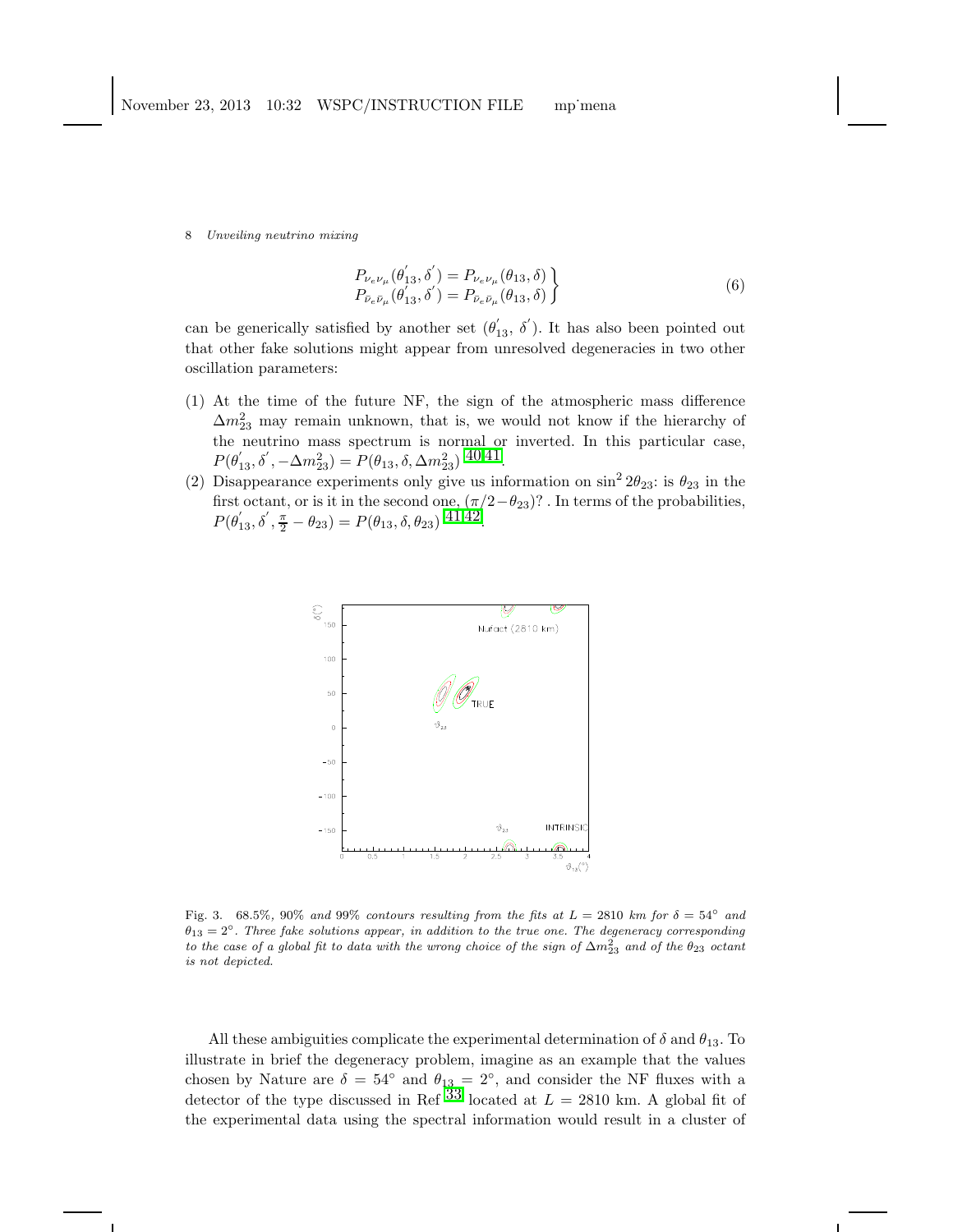solutions some of which are depicted in the Fig. [3.](#page-7-0) A constellation of fake solutions  $(\theta_{13}', \delta')$  surrounds the true one: those induced by the intrinsic degeneracy and by the  $\theta_{23}$  octant ambiguity are shown, whereas those coming from the ambiguity in the sign of  $\Delta m^2_{23}$  are absent for the particular case analyzed here due to the presence of sizable matter effects (as it is well known, if the atmospheric mass splitting is positive, i.e, normal spectrum, the oscillation probabilities of neutrinos (antineutrinos) is enhanced (depleted)).

Finally, the combined degeneracy that would arise when performing a fit with both the wrong choices of the sign( $\Delta m_{23}^2$ ) and of the  $\theta_{23}$  octant is not depicted. From the results shown in Fig. [3,](#page-7-0) we see that we would not be able to determine whether  $\delta \simeq 54^{\circ}$  (CP is violated) or  $\delta \simeq 180^{\circ}$  (CP is conserved)!

## 4. Resolving the degeneracies

In Ref [32](#page-16-14) it was pointed out that some of the degeneracies listed above could be eliminated with sufficient energy or baseline spectral information. In practice, however, the spectral information has been shown to be not strong enough to resolve degeneracies with a single detector, once that statistical errors and realistic efficiencies and backgrounds are taken into account. A lot of work has been thus devoted to resolve the degeneracies by exploiting the different neutrino energy and baseline dependence of two (or more) LBL experiments. For instance, it has been suggested in Ref  $^{38}$  $^{38}$  $^{38}$  to combine the results of the optimal NF baseline ( $\mathcal{O}(3000)$  km), with other NF baselines <sup>h</sup>. An independent appearance channel at future neutrino factories, the so called silver channels  $^{44,45}$  $^{44,45}$  $^{44,45}$  $^{44,45}$  $^{44,45}$   $\nu_e \rightarrow \nu_\tau$  and  $\bar{\nu}_e \rightarrow \bar{\nu}_\tau$ , can resolve the intrinsic degeneracies, provided that  $\theta_{13} > 1^{\circ}$ . We will exploit the potential of the silver channels in the next sections. A higher gamma beta beam has been recently proposed and the potential of such a novel technique has been shown to be competitive with the NF  $^{22}$ . For a recent theoretical study of the parameter degeneracies, and the perspectives for resolving them through the combination of data from NF, SB and/or beta beam, see Ref  $^{46}$ . The physics potential of the combination of future beta beams and SB facilities has been carefully analyzed in Ref  $47$ .

If the value of  $\theta_{13}$  turns out to be not very small, combinations of future long baseline experiments can also help enormously  $48,49,50,51$  $48,49,50,51$  $48,49,50,51$  $48,49,50,51$  $48,49,50,51$  $48,49,50,51$ . Another possibility is to exploit the data from neutrino reactor experiments, one of the best ways to deal with the degeneracy associated with the  $\theta_{23}$  ambiguity <sup>[52](#page-16-33),53</sup>.

## 4.1. Exploiting the different  $E$ ,  $L$  of superbeam experiments

Using the approximate formulae of Eq. [\(4\)](#page-5-0), it is easy to find the expression for the *intrinsic* degeneracies in the atmospheric and solar regimes. In Ref  $38$  the general results including matter effects are given. Solutions in vacuum are derived in Ref  $39$ .

hIf lower energy threshold detectors are a viable option, the degeneracies can be resolved at a single NF baseline  $^{43}$ .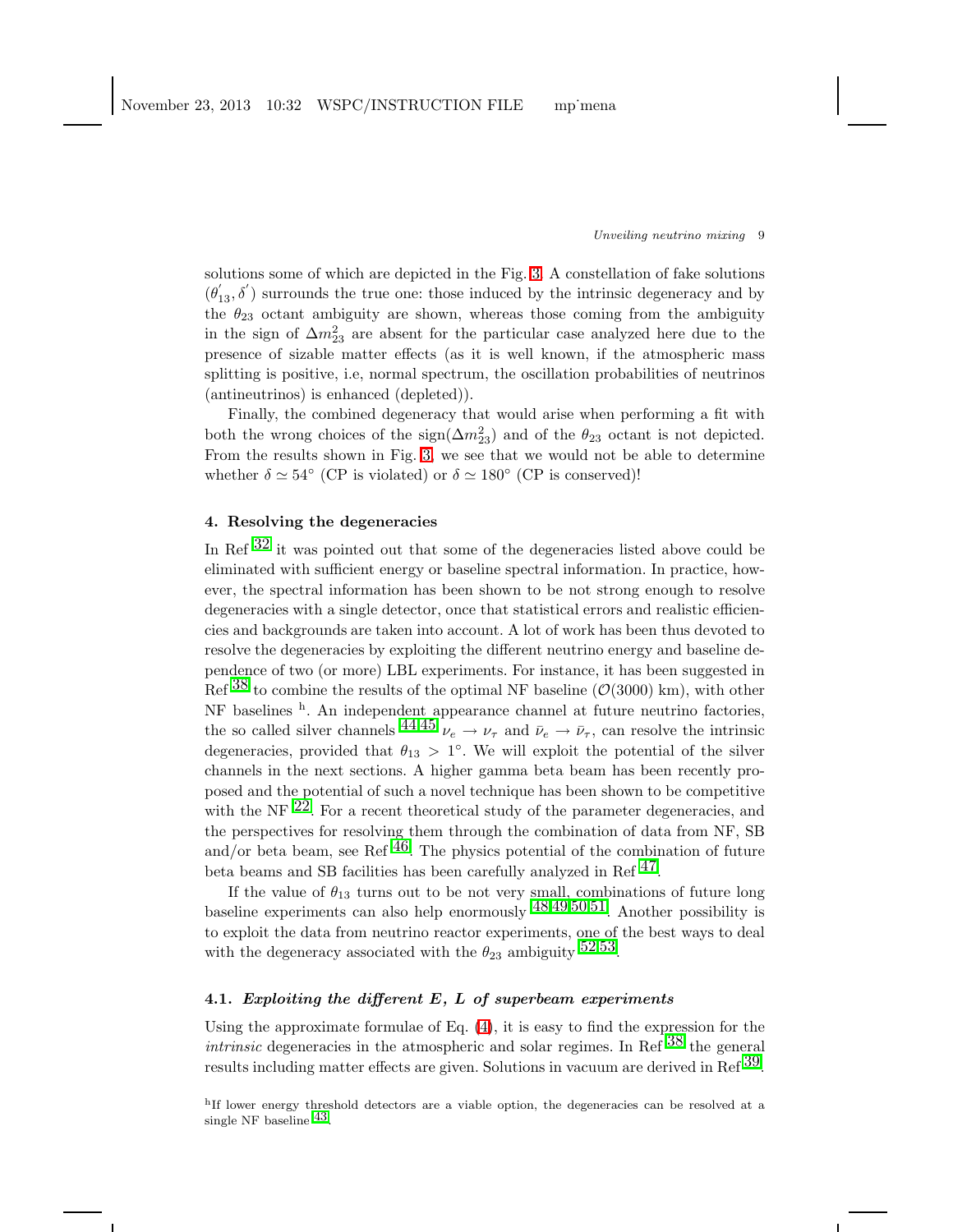These solutions are easier to understand and are a good approximation for the baselines relevant to neutrino superbeams. In the present study we review in detail the case of the intrinsic degeneracies. We then summarize the situation for the sign and  $\theta_{23}$ -octant degeneracies, by noticing that there exists a common pattern in these fake solutions.

For instance, we show that for  $\theta_{13}$  sufficiently large and in the vacuum approximation, apart from the true solution, there is a fake one at  $38,39$  $38,39$  $38,39$ 

$$
\delta' \simeq \pi - \delta,
$$
  
\n
$$
\theta'_{13} \simeq \theta_{13} + \cos \delta \sin 2\theta_{12} \frac{\Delta m_{12}^2 L}{4E} \cot \theta_{23} \cot \left(\frac{\Delta m_{23}^2 L}{4E}\right) .
$$
\n(7)

Note that for the values  $\delta = -90^{\circ}, 90^{\circ}$ , the fake solution disappears. Typically,  $\cot\left(\frac{\Delta m^2_{23}L}{4E}\right)$  $\frac{m_{23}^2 L}{4E}$ ) has on average opposite sign for the proposed SB and NF setups<sup>i</sup>, for  $\Delta m_{23}^2 = 0.003 \text{ eV}^2$ , as can be seen in Table [1.](#page-9-0)

<span id="page-9-0"></span>Table 1. Parameters for possible superbeam, neutrino factory, and  $\beta$ -beam setups.

|               | $\langle E \rangle$ (GeV) | L (km) | $\Delta m^2_{23}L$<br>cot |
|---------------|---------------------------|--------|---------------------------|
| SB-SPL        | 0.25                      | 130    | $-0.43$                   |
| JHF-off-axis  | 0.7                       | 295    | $-0.03$                   |
| NF@732        | 30                        | 732    | $+10.7$                   |
| NF@2810       | 30                        | 2810   | $+2.68$                   |
| $\beta$ -beam | 0.35                      | 130    | $+0.17$                   |

When  $\theta_{13} \rightarrow 0$  and in the vacuum approximation, the intrinsic degeneracy is independent of  $\delta$  [38](#page-16-20),[39:](#page-16-21)

<span id="page-9-1"></span>if 
$$
\cot\left(\frac{\Delta m_{23}^2 L}{4E}\right) > 0
$$
 then  $\delta' \simeq \pi$   
if  $\cot\left(\frac{\Delta m_{23}^2 L}{4E}\right) < 0$  then  $\delta' \simeq 0$   
 $\theta'_{13} \simeq \sin 2\theta_{12} \frac{\Delta m_{12}^2 L}{4E} |\cot \theta_{23} \cot\left(\frac{\Delta m_{23}^2 L}{4E}\right)|.(8)$ 

This solution is referred to in the literature as the  $\theta_{13} = 0$ -mimicking solution, and occurs because there is a value of  $\theta'_{13}$  for which there is an exact cancellation of the atmospheric and interference terms in both the neutrino and antineutrino probabilities simultaneously, with  $\sin \delta' = 0$  [38](#page-16-20),[39.](#page-16-21)

The  $\theta_{13} - \theta_{13}$  difference of the fake solution depends strongly on the baseline and the neutrino energy through the ratio  $L/E$ , so the combination of the results of two experiments with a different value for this ratio should be able to resolve these degeneracies. Even more important is that, for small  $\theta_{13}$ ,  $\delta'$  may differ by 180° if the two facilities have opposite sign for cot  $\left(\frac{\Delta m_{23}^2 L}{4E}\right)$  $\left(\frac{m_{23}^2 L}{4E}\right)$ , see Eqs. [\(8\)](#page-9-1). We note

<sup>i</sup>Clearly the parameters for these setups are not fixed yet and might be modified conveniently in the final designs.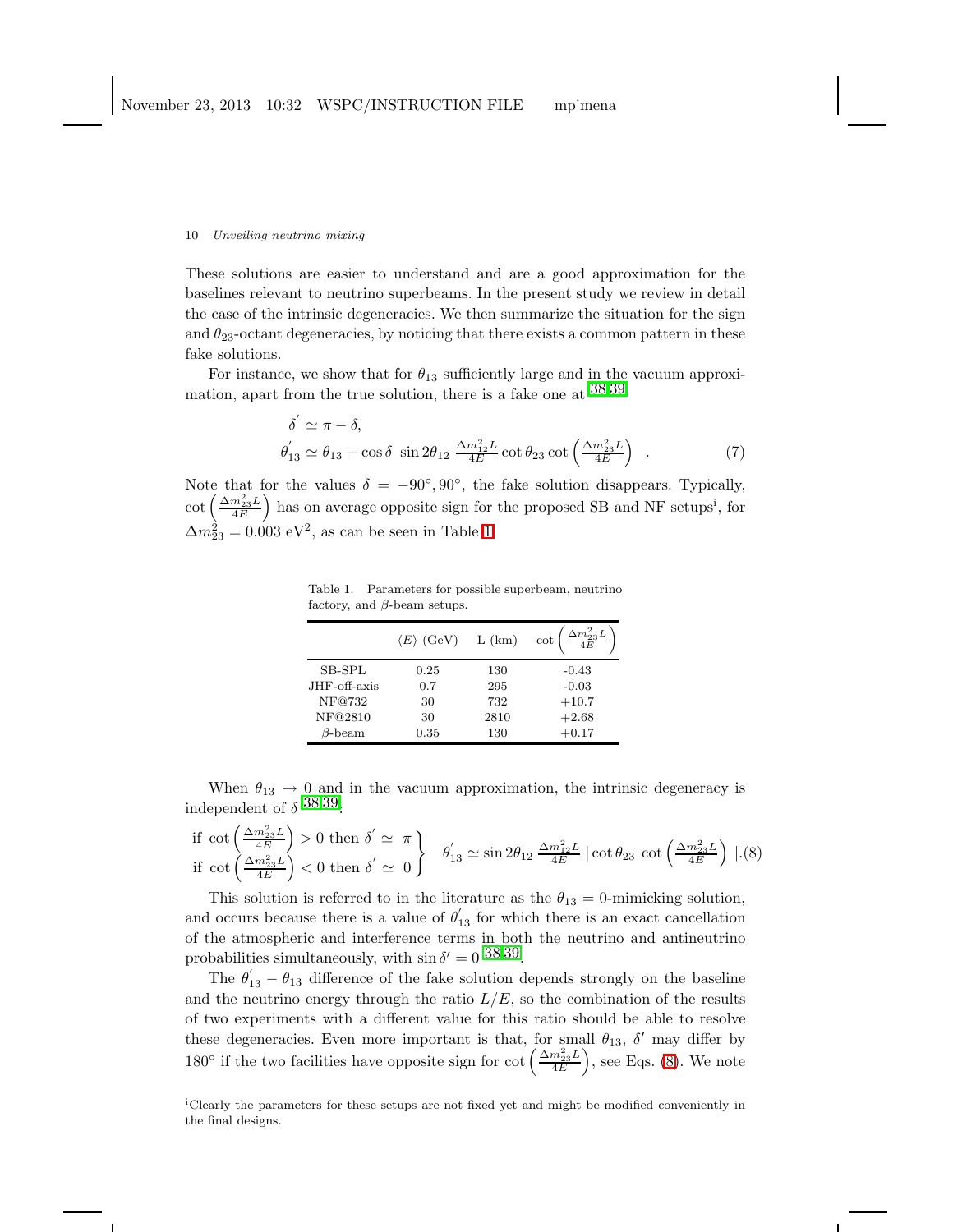that  $\cot\left(\frac{\Delta m^2_{23}L}{4E}\right)$  $\left(\frac{m_{23}^2 L}{4E}\right) = 0$  at the maximum of atmospheric neutrino oscillations in vacuum. For the NF setups, the sign of cot  $\left(\frac{\Delta m_{23}^2 L}{4E}\right)$  $\left(\frac{m_{23}^2 L}{4E}\right)$  is clearly positive (see Tab. [1\)](#page-9-0), since the measurement of CP violation requires, because of the large matter effects, a baseline considerably shorter than that corresponding to the maximum of the atmospheric oscillation (in vacuum). In the SB scenario on the other hand, because of the smaller  $\langle E \rangle$ , matter effects are small at the maximum of the atmospheric oscillation, which then becomes the optimal baseline for CP violation studies, and therefore cot  $\left(\frac{\Delta m^2_{23}L}{4E}\right)$  $\frac{m_{23}^2 L}{4E}$  should be chosen close to zero. It is then not very difficult to ensure that  $\cot \left( \frac{\Delta m^2_{23} L}{4E} \right)$  $\left(\frac{m_{23}^2 L}{4E}\right)$  be dominantly negative in this case<sup>j</sup>, which results in an optimal complementarity of the two facilities in resolving degeneracies.

Although the combination of the data from two SB facilities with different  $E/L \sim \Delta m_{23}^2$  could also a priori overcome the degeneracies, SB projects are in general planned to exploit data on or nearby the atmospheric oscillation maximum and, therefore, the differences in their  $E/L$  are not large enough to fully resolve the degeneracies.

A detailed combined analysis of the results from a neutrino factory  $32,38$  $32,38$  $32,38$  and those from a superbeam  $^{23}$  $^{23}$  $^{23}$  facility has also been performed. The combination of superbeams with the optimal NF baseline of  $L = 2810$  km has been shown  $38$  to be sufficient to eliminate all the fake solutions even in the solar regime. For the sake of illustration, consider the values  $\delta = 54^{\circ}$  and  $\theta_{13} = 2^{\circ}$ . After combining the data obtained at a NF baseline of  $L = 2810$  km and the data from the SPL-SB facility, the fit clearly selects the correct solution, see Fig. [4.](#page-11-0)

Evidently, this example is for a rather high value of  $\theta_{13}$ , that is  $\theta_{13} = 2^\circ$ . The parameter space down to very low values of  $\theta_{13}$  is explored in detail in Ref  $^{39}$ , where it is shown that the fake solutions associated with the sign of the atmospheric mass difference and  $\theta_{23}$  ambiguities can be grouped in two sets: those close to nature's true values (solutions of type I) and those related to the intrinsic fake solution (solutions of type II). Generically solutions of type I show a milder  $L/E$  dependence and are thus more difficult to eliminate through the combination of the data from the two facilities considered here. We study all the fake solutions both analytically and through numerical simulations, and here we summarize the expected results after considering both experiments:

• The intrinsic degeneracies disappear after the NF+SB combination down to the

<sup>j</sup>Note however that most neutrino beams are generally wide-band beams in energy so it is necessary for this argument to hold that most of the interactions originate from neutrinos with an energy giving the appropriate cot  $\left(\frac{\Delta m_{23}^2 L}{4E}\right)$  sign. The results of the fits performed in Ref  $39$  indicate that this is the case in the two facilities (NF and SPL-SB) that are considered in detail in this paper.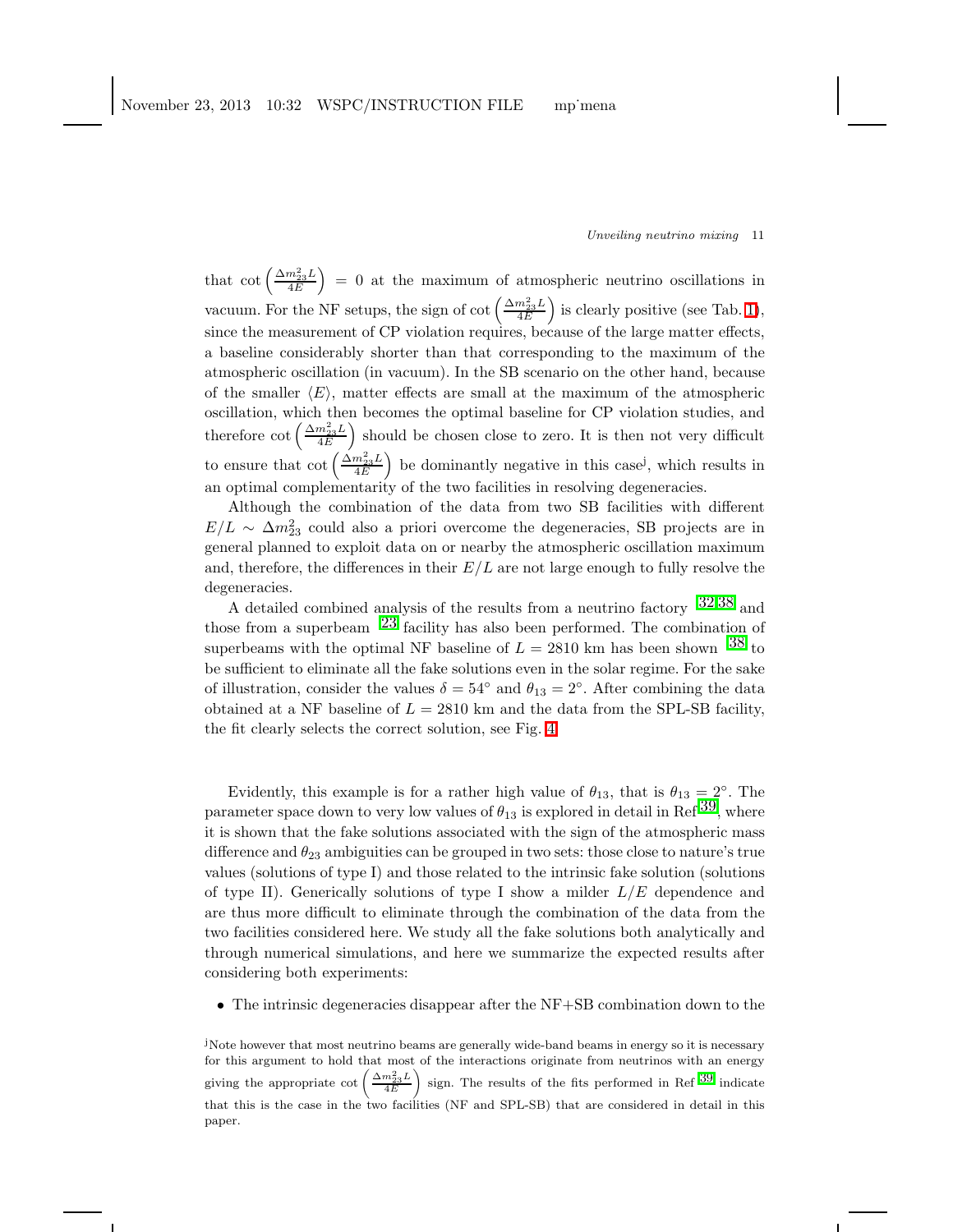

<span id="page-11-0"></span>Fig. 4. Fits combining the results from the SPL-SB facility and from a neutrino factory baseline at  $L = 2810$  km for  $\delta = 54^\circ$  and  $\theta_{13} = 2^\circ$ . Notice that the fake intrinsic solutions have completely disappeared at the  $3\sigma$  CL in the combination.

sensitivity limit, for all three reference NF baselines considered here. If the other degeneracies are not considered, the sensitivity limit is  $\theta_{13} \sim 0.3^{\circ}$  for a medium baseline NF ( $L = 2810 \text{ km}$ ) and  $\theta_{13} \sim 0.6^{\circ}$  for a short baseline NF ( $L = 732$ km). Although this short distance is below  $\sim$  Q(1000) km, and therefore it is not sensitive to CP-Violation effects<sup>k</sup>, it is a very interesting distance after combining its results from those from the SPL-SB facility.

- The degeneracies that arise due to the  $sign(\Delta m_{23}^2)$  ambiguity can be resolved by combining the results from a NF with  $L = 2810$  km and those from the SPL-SB facilities for  $\theta_{13} \geq 1^{\circ}$ . For shorter baselines ( $L = 732$  km) these fake solutions can be resolved after the combination for values of  $\theta_{13}$  near its upper present bound of  $\theta_{13}$  < 10°, given by CHOOZ <sup>12</sup>. At very small values of  $\theta_{13}$ , the sign of  $\Delta m^2_{23}$  remains an ambiguity, but it does not interfere much with the determination of  $\theta_{13}$  (in this particular case,  $\theta'_{13} = \theta_{13}$ ) and with the measurement of leptonic CP violation, since  $\delta' = 180^{\circ} - \delta$ . The former implies that  $\sin \delta' = \sin \delta$ .
- The degeneracies due to the  $(\theta_{23}, \pi/2-\theta_{23})$  ambiguity are difficult to resolve and they can interfere with the measurement of  $\theta_{13}$  and  $\delta$ . The combination of NF and SB experiments helps enormously in minimizing the bias in the extraction

<sup>k</sup>We are considering neutrino energies of several tens of GeV.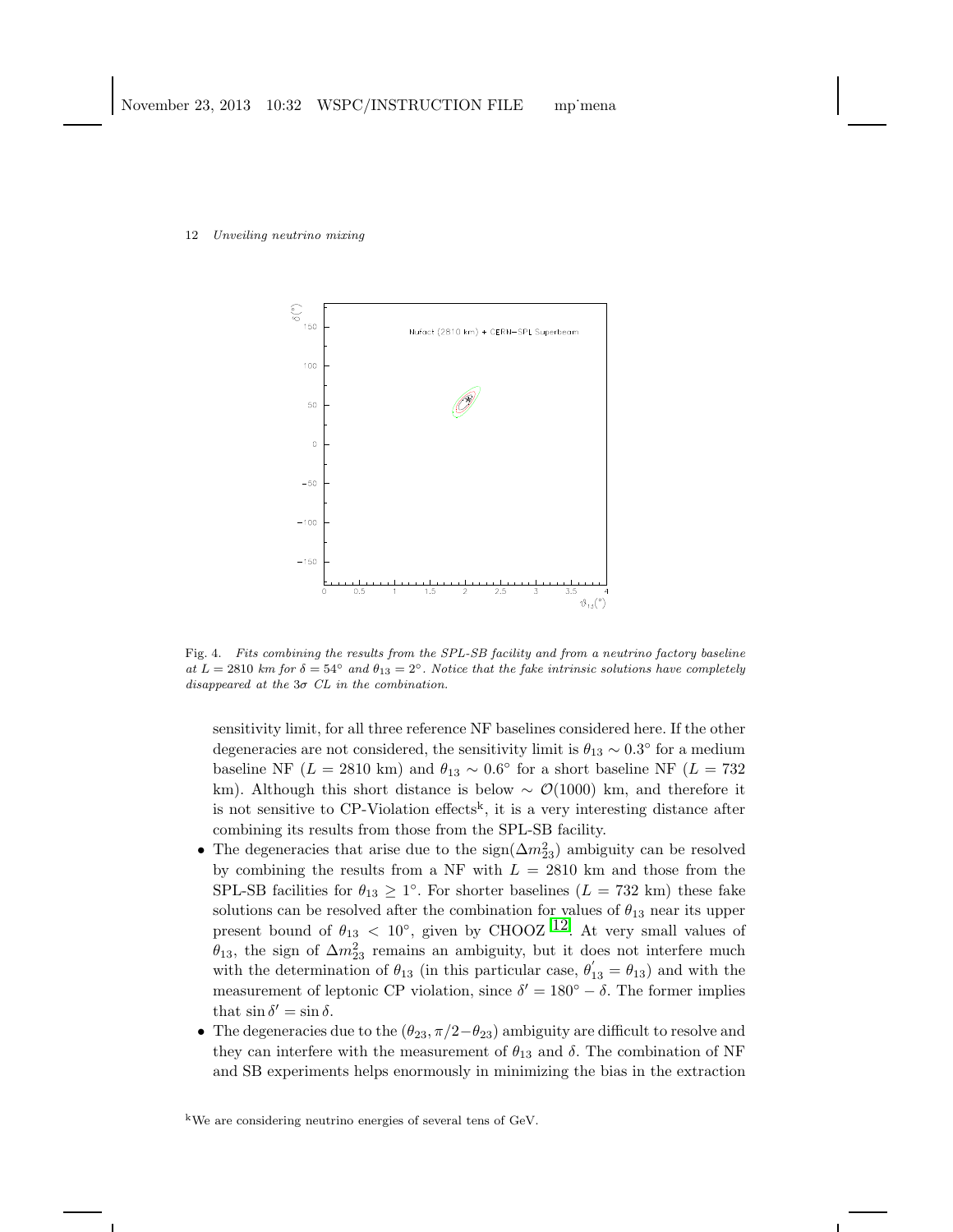of  $\theta_{13}$  and  $\delta$ , though. However, as we will explore in the next sections, the analysis of the silver channels can help in this respect.

### 4.2. Exploiting the different channels at the neutrino factory

In the previous section we have pointed out that the degeneracies associated with the  $\theta_{23}$  octant ambiguity are not fully resolved after the combination of the data from NF and SB experiments. Particularly difficult to overcome are type I solutions <sup>l</sup> since these solutions are nearly  $L/E$  independent. However, as first noticed in Ref<sup>44</sup>. an additional measurement of an independent appearance channel,  $\nu_e \rightarrow \nu_\tau$  and  $\bar{\nu}_e \leftrightarrow \bar{\nu}_\tau$  (silver channels) greatly helps in resolving the fake solution of type I associated with the  $\theta_{23}$ -ambiguity, since the locations of the fake solutions that arise from the data analysis of silver and golden channels differ substantially.

Consider the approximate oscillation probabilities  $32.44$  $32.44$  $32.44$  in vacuum for  $\nu_e \rightarrow \nu_\tau$  $(\bar{\nu}_e \rightarrow \bar{\nu}_\tau)$ :

$$
P_{\nu_e \nu_\tau(\bar{\nu}_e \bar{\nu}_\tau)} = c_{23}^2 \sin^2 2\theta_{13} \sin^2 \left(\frac{\Delta m_{23}^2 L}{4E}\right) + s_{23}^2 \sin^2 2\theta_{12} \left(\frac{\Delta m_{12}^2 L}{4E}\right)^2 - \tilde{J} \cos \left(\pm \delta - \frac{\Delta m_{23}^2 L}{4E}\right) \frac{\Delta m_{12}^2 L}{4E} \sin \frac{\Delta m_{23}^2 L}{4E}.
$$
 (9)

They differ from those in Eq. [\(4\)](#page-5-0) by the interchange  $\theta_{23} \rightarrow \pi/2 - \theta_{23}$  and by a change in the sign of the interference term. As a result, in the atmospheric regime, the location of the fake solutions related to the  $\theta_{23}$  ambiguity is opposite in sign for  $\nu_e \to \nu_\tau$  and  $\bar{\nu}_e \to \bar{\nu}_\tau$  oscillations and for  $\nu_e \to \nu_\mu$  and  $\bar{\nu}_e \to \bar{\nu}_\mu$  oscillations. In the solar regime, on the other hand, the solution of type I for the  $\nu_{\tau}$  appearance measurement coincides with the one for  $\nu_{\mu}$  appearance, while solutions of type II are different, as shown in Ref [39.](#page-16-21) For the analysis of the silver channel we assume the setup of the Opera proposal  $^{54}$ , with one fixed baseline, 732 km, i.e. the distance from CERN to Gran Sasso Laboratories in Italy, and a 4 Kton lead plus emulsion detector with spectrometers. A dedicated analysis can be found in Ref  $^{45}$ . We have found that after the combination of the results from NF golden ( $L = 2810$ ) km) and SB silver ( $L = 732$  km) channels no degeneracy related to the  $\theta_{23}$ -octant ambiguity survives for  $\theta_{13} > 0.6^{\circ}$ , at least assuming an ideal detector. This limit is expected to become more stringent, namely,  $\theta_{13} > 1^{\circ}$ , when adding detector efficiencies and backgrounds. At very small values of  $\theta_{13}$  ( $\theta_{13} < 0.6^{\circ}$ ), the  $\theta_{23}$ octant ambiguity remains, but it does not interfere with the extraction of the two unknown parameters,  $\theta_{13}$  and  $\delta$ , due to the location of the fake solution:  $\theta_{13} \sim \theta_{13}$ and  $\delta' \sim \pi - \delta$ .

<sup>l</sup>The location of this degeneracy can lie far apart from the true values. In particular, if the true value of  $\delta$  is CP-violating, this fake solution appears to be consistent with CP-conservation.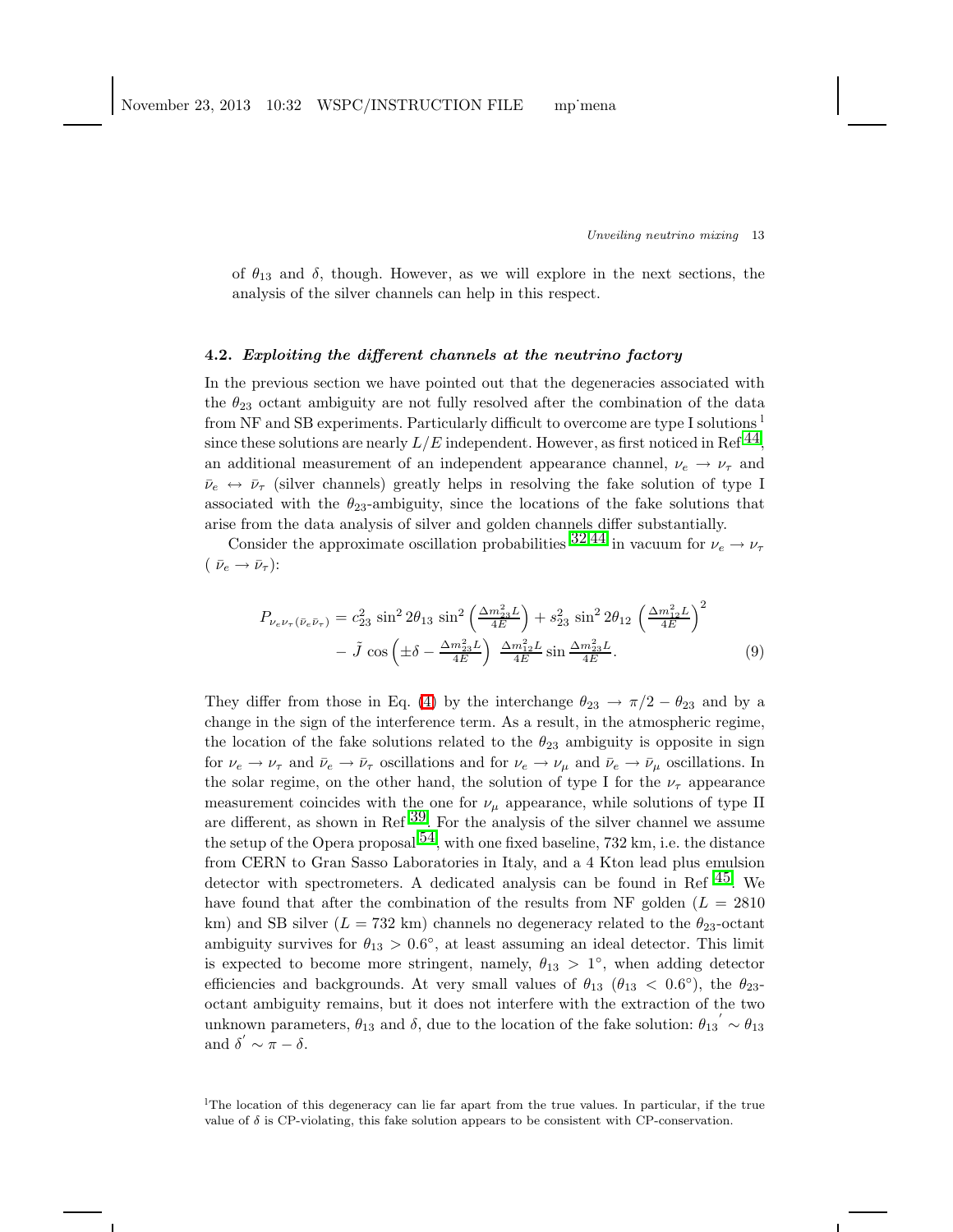# 5. Getting the most from the combination of measurements at neutrino factories and at superbeam experiments

We have considered  $55$  the impact of three simultaneous experiments (see Fig. [5\)](#page-13-0) with 2 years running in the  $\pi^+$  polarity and 10 years running in the  $\pi^-$  polarity  $^{56}$ . Simulated data from golden channels in a SB experiment, and from golden and silver channels in a NF experiment, have been combined. As the first stage of a detailed study with a realistic experimental setup  $^{56}$  $^{56}$  $^{56}$  we consider here an ideal situation, neglecting backgrounds and efficiencies for an emulsion cloud chamber (ECC) detector. In Fig. [6](#page-14-0) we show preliminary results for the simultaneous measurement of  $\theta_{13}$  and  $\delta$  for true values  $\theta_{13} = 0.6^{\circ}$  and four possible values for the CP phase  $\delta = 90, 0, -90$  and 180 degrees.



<span id="page-13-0"></span>Fig. 5. The complex of NF (golden and silver channels) and the SPL-SB experiments.

## 6. Conclusions

It is a very interesting era for neutrino physics. New physics is revealed at a steady pace from a wealth of neutrino oscillation measurements. One of our major challenges is to search for a theoretical model to accommodate in a natural way the new physics scale that the observations suggest. A measurement of the absolute mass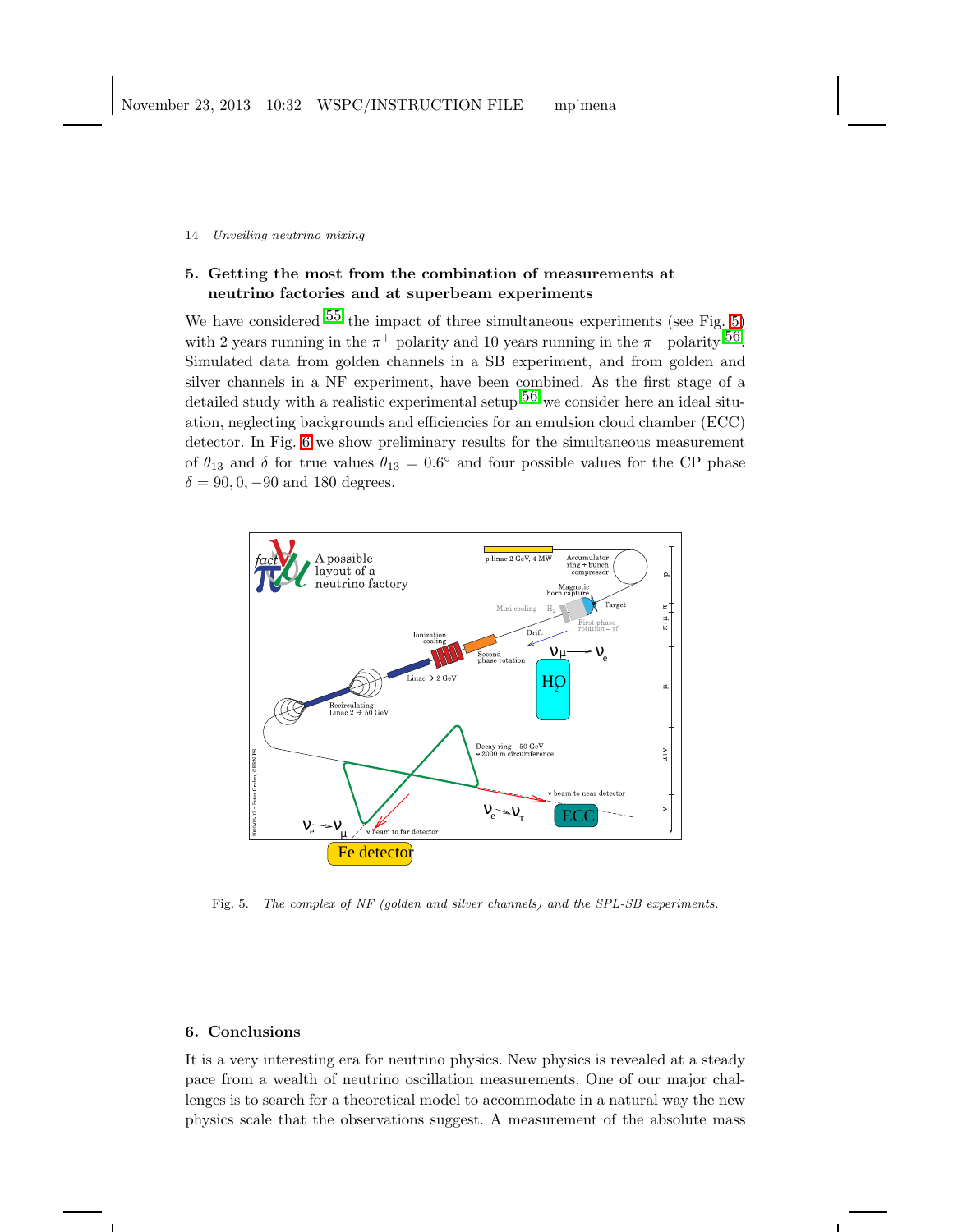

<span id="page-14-0"></span>Fig. 6. Simultaneous extraction of  $\delta$  and  $\theta_{13}$  after the combination of three experiments described in the text.

for one neutrino would allow to guide us towards this new physics scale. Neutrino oscillation physics is already able to determine the mass differences and the mixing parameters between neutrino flavors and contribute potentially to the overall understanding of the origin of fermion masses. There exist several ongoing neutrino oscillation experiments which exploit solar, reactor, atmospheric and accelerator neutrinos and there are some planned experiments as well (mostly acceleratorbased). All of them have inaugurated a precision era in Neutrino Physics. Here we have focused in one of the major challenges ahead, that is the measurement of the angle  $\theta_{13}$  and the CP-phase  $\delta$ . The difficulties associated with extracting these two parameters have led us to consider the potential of Superbeam (SB) and Neutrino Factory (NF) facilities.

Short-term superbeam and longer-term neutrino factory experiments can be viewed as sequential steps towards the same physics goals, and not as two alternative options. In this perspective, it is natural to combine their expected results. We have thus shown the enormous potential of combining the data from the SB and NF facilities with realistic setups, to eliminate the degeneracies in the simultaneous measurement of  $\delta$  and  $\theta_{13}$ .

The only degeneracy that survives after the combination of SB and NF data is the one associated with the  $\theta_{23}$  ambiguity. We have shown that it is possible to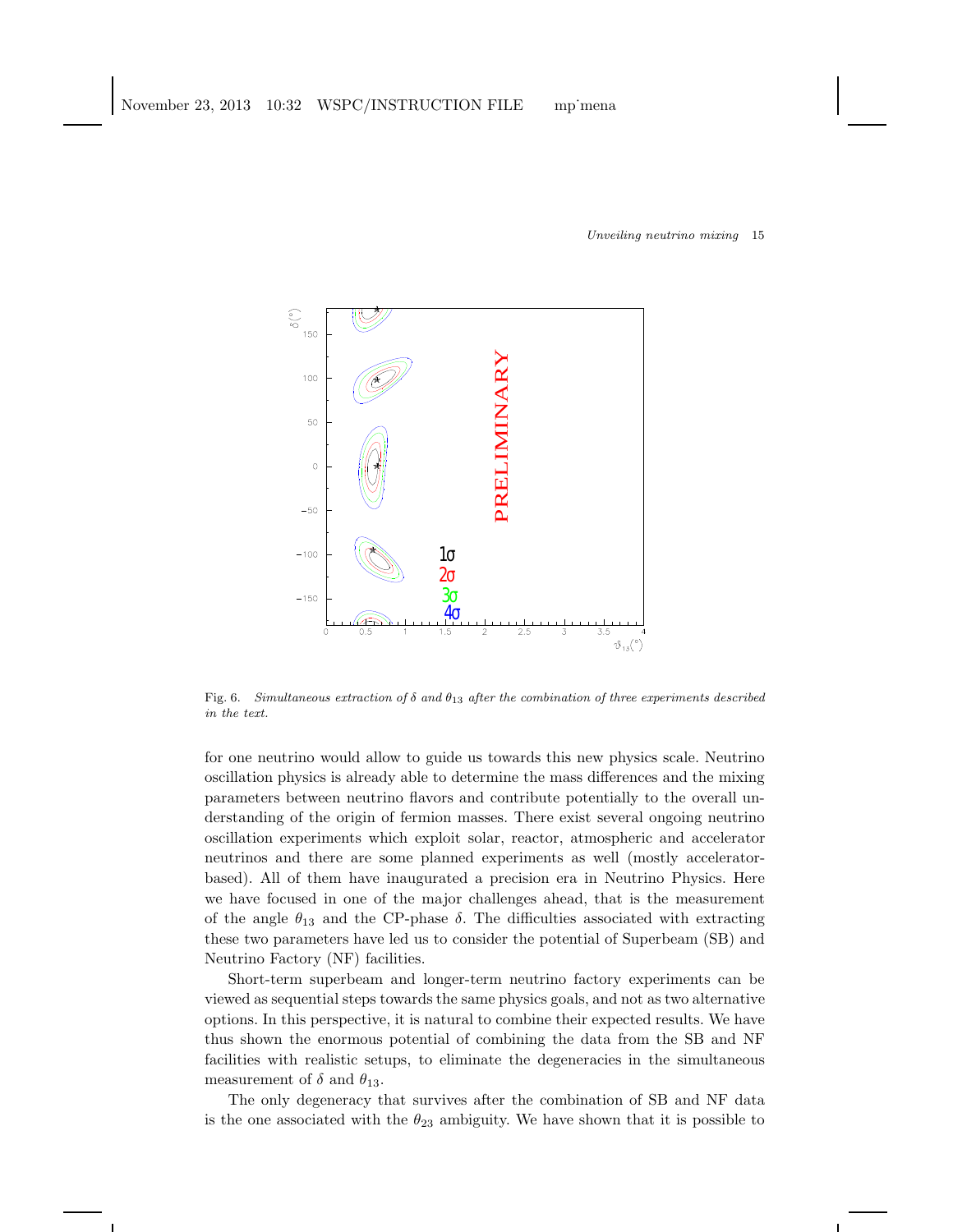eliminate this degeneracy through the combination of NF golden and silver channels down to values of  $\theta_{13} \sim 0.6^{\circ}$  in the present analysis, considering an ideal detector for the silver channel. A realistic experimental scenario is under study  $56$ .

It is very important to note that there exist several alternative experimental setups that could help enormously in disentangling the neutrino puzzle: Nova  $57$ , T2K <sup>58</sup>, reactor experiments and beta-beams facilities, whose potential is not discussed here.

All the latter experimental options have to be thoroughly explored in order to ascertain the ultimate precision in the determination of the detailed pattern of neutrino mass differences and mixing angles, a prerequisite to understand their origin and their relationship to the analogous parameters in the quark sector. The NF (golden and silver channels) plus its predecessor, the SB experiment, would provide the key to fulfill this goal.

## Acknowledgements

The author would like to thank J. Burguet-Castell, A. Cervera, A. Donini, M. B. Gavela, J. Gómez Cádenas, P. Hernández and S. Rigolin for collaboration. It is a great pleasure to thank M. B. Gavela, S. Rigolin and M. Sorel for useful comments and suggestions on the manuscript. Fermilab is operated by URA under DOE contract DE-AC02-76CH03000.

### <span id="page-15-0"></span>References

- 1. Q. R. Ahmad et al. [SNO Collaboration], Phys. Rev. Lett. 89, 011301 (2002); Q. R. Ahmad et al. [SNO Collaboration], Phys. Rev. Lett.  $89, 011302$  (2002); S. N. Ahmed et al. [SNO Collaboration], Phys. Rev. Lett. 92, 181301 (2004).
- <span id="page-15-2"></span><span id="page-15-1"></span>2. S. Fukuda et al. [Super-Kamiokande Collaboration], Phys. Lett. B 539, 179 (2002).
- <span id="page-15-3"></span>3. Y. Fukuda et al. [Super-Kamiokande Collaboration], Phys. Rev. Lett. 81, 1562 (1998).
- 4. K. Eguchi et al. [KamLAND Collaboration], Phys. Rev. Lett. 90, 021802 (2003).
- <span id="page-15-5"></span><span id="page-15-4"></span>5. M. H. Ahn et al. [K2K Collaboration], Phys. Rev. Lett. 90, 041801 (2003).
- <span id="page-15-6"></span>6. G. Barenboim, L. Borissov, J. Lykken and A. Y. Smirnov, JHEP 0210, 001 (2002).
- <span id="page-15-7"></span>7. www-boone.fnal.gov/publicpages/runplan.ps.gz
- 8. A. Aguilar et al. [LSND Collaboration], Phys. Rev. D 64, 112007 (2001).
- 9. O. Mena and S. J. Parke, Phys. Rev. D 69, 117301 (2004).
- <span id="page-15-9"></span><span id="page-15-8"></span>10. T. Araki et al. [KamLAND Collaboration], [arXiv:hep-ex/0406035.](http://arxiv.org/abs/hep-ex/0406035)
- <span id="page-15-10"></span>11. E. Kearns, Atmospheric neutrino results from SuperKamiokande, and T. Nakaya, K2K results, talks given at Neutrino 2004 (Paris, France).
- <span id="page-15-12"></span><span id="page-15-11"></span>12. M. Apollonio et al. [CHOOZ Collaboration], Phys. Lett. B 466, 415 (1999).
- <span id="page-15-13"></span>13. K. Anderson et al., [arXiv:hep-ex/0402041.](http://arxiv.org/abs/hep-ex/0402041)
- 14. J. F. Beacom, N. F. Bell, D. Hooper, S. Pakvasa and T. J. Weiler, Phys. Rev. D 69, 017303 (2004).
- <span id="page-15-14"></span>15. Y. Farzan and A. Y. Smirnov, Phys. Lett. B 557, 224 (2003); Y. Farzan, O. L. G. Peres and A. Y. Smirnov, Nucl. Phys. B 612, 59 (2001).
- <span id="page-15-15"></span>16. G. L. Fogli, E. Lisi, A. Marrone, A. Melchiorri, A. Palazzo, P. Serra and J. Silk, [arXiv:hep-ph/0408045.](http://arxiv.org/abs/hep-ph/0408045)
- <span id="page-15-16"></span>17. <http://www-ik1.fzk.de/tritium/>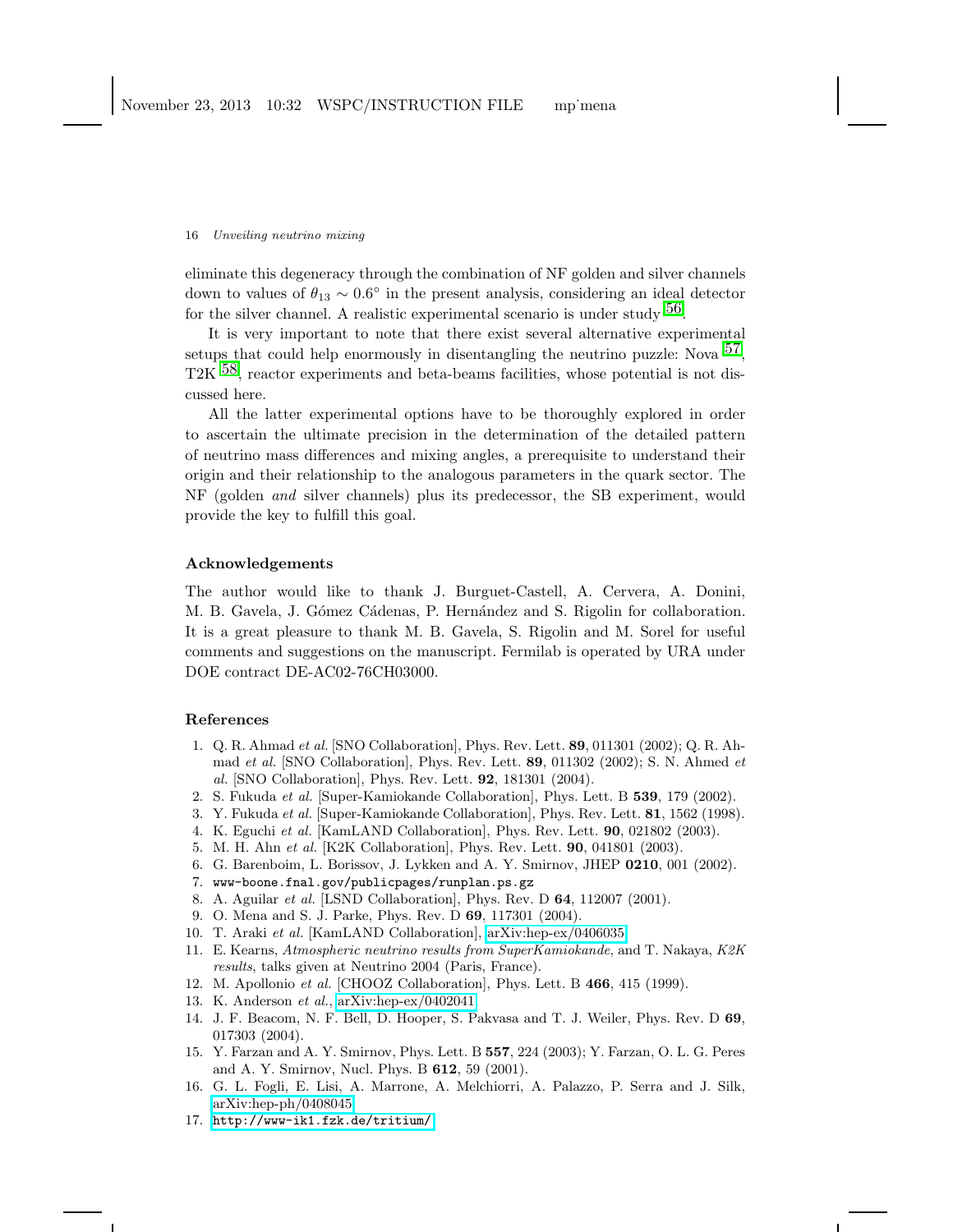- <span id="page-16-1"></span><span id="page-16-0"></span>18. S. Eidelman et al., Phys. Lett. B592, 1 (2004).
- <span id="page-16-2"></span>19. J. N. Bahcall, H. Murayama and C. Pena-Garay, Phys. Rev. D 70, 033012 (2004).
- <span id="page-16-3"></span>20. P. Crotty, J. Lesgourgues and S. Pastor, Phys. Rev. D 69 (2004) 123007.
- <span id="page-16-7"></span>21. S. Hannestad, [arXiv:hep-ph/0404239.](http://arxiv.org/abs/hep-ph/0404239)
- 22. J. Burguet-Castell, D. Casper, J. J. Gomez-Cadenas, P. Hernandez and F. Sanchez, Nucl. Phys. B 695, 217 (2004).
- <span id="page-16-4"></span>23. B. Richter, [arXiv:hep-ph/0008222;](http://arxiv.org/abs/hep-ph/0008222) H. Minakata and H. Nunokawa, Phys. Lett. B495, 369 (2000); K. Dick, M. Freund, P. Huber and M. Lindner, Nucl. Phys. B598, 543 (2001); V. D. Barger, S. Geer, R. Raja and K. Whisnant, Phys. Rev. D63, 112011 (2001).
- <span id="page-16-6"></span><span id="page-16-5"></span>24. M. Mezzetto, CERN-NUFACT-NOTE-60.
- 25. J. J. Gomez-Cadenas et al. [CERN working group on Super Beams Collaboration], [arXiv:hep-ph/0105297.](http://arxiv.org/abs/hep-ph/0105297)
- <span id="page-16-9"></span><span id="page-16-8"></span>26. D.G. Kosharev, CERN internal report CERN/ISR-DI/74-62 (1974).
- <span id="page-16-10"></span>27. S. Geer, Phys. Rev. D 57, 6989 (1998) [Erratum-ibid. D 59, 039903 (1999)].
- <span id="page-16-11"></span>28. A. De Rujula, M. B. Gavela and P. Hernandez, Nucl. Phys. B 547, 21 (1999).
- 29. A. Blondel et al., Nucl. Instrum. Meth. A 451, 102 (2000).
- <span id="page-16-13"></span><span id="page-16-12"></span>30. M. Apollonio et al., [arXiv:hep-ph/0210192.](http://arxiv.org/abs/hep-ph/0210192)
- <span id="page-16-14"></span>31. A. Broncano and O. Mena, Eur. Phys. J. C 29, 197 (2003).
- 32. A. Cervera, A. Donini, M. B. Gavela, J. J. Gomez Cadenas, P. Hernandez, O. Mena and S. Rigolin, Nucl. Phys. B 579, 17 (2000) [Erratum-ibid. B 593, 731 (2001)].
- <span id="page-16-16"></span><span id="page-16-15"></span>33. A. Cervera, F. Dydak and J. Gomez Cadenas, Nucl. Instrum. Meth. A451, 123 (2000).
- <span id="page-16-17"></span>34. R. Gandhi, C. Quigg, M. H. Reno and I. Sarcevic, Astropart. Phys. 5, 81 (1996).
- 35. J. Bernabeu, [arXiv:hep-ph/9904474;](http://arxiv.org/abs/hep-ph/9904474) J. Bernabeu and M.C. Banuls, Nucl. Phys. Proc. Suppl. 87, 315 (2000).
- <span id="page-16-18"></span>36. A. Donini, M. B. Gavela, P. Hernandez and S. Rigolin, "Neutrino mixing and CP*violation*," Nucl. Phys. **B574**, 23 (2000).
- <span id="page-16-20"></span><span id="page-16-19"></span>37. A. Romanino, Nucl. Phys. B574, 675 (2000).
- 38. J. Burguet-Castell, M. B. Gavela, J. J. Gomez-Cadenas, P. Hernandez and O. Mena, Nucl. Phys. B 608, 301 (2001).
- <span id="page-16-22"></span><span id="page-16-21"></span>39. J. Burguet-Castell, M. B. Gavela, J. J. Gomez-Cadenas, P. Hernandez and O. Mena, Nucl. Phys. B 646, 301 (2002).
- <span id="page-16-23"></span>40. H. Minakata and H. Nunokawa, JHEP 0110, 001 (2001).
- 41. V. Barger, D. Marfatia and K. Whisnant, Phys. Rev. D 65, 073023 (2002).
- <span id="page-16-35"></span><span id="page-16-24"></span>42. G. L. Fogli and E. Lisi, Phys. Rev. D 54, 3667 (1996).
- <span id="page-16-25"></span>43. K. Dick, M. Freund, P. Huber and M. Lindner, Nucl. Phys. B 598, 543 (2001).
- <span id="page-16-26"></span>44. A. Donini, D. Meloni and P. Migliozzi, Nucl. Phys. B 646, 321 (2002).
- <span id="page-16-27"></span>45. D. Autiero et al., Eur. Phys. J. C 33, 243 (2004).
- <span id="page-16-28"></span>46. A. Donini, D. Meloni and S. Rigolin, JHEP 0406, 011 (2004).
- 47. A. Donini, E. Fernandez-Martinez, P. Migliozzi, S. Rigolin and L. Scotto Lavina, [arXiv:hep-ph/0406132.](http://arxiv.org/abs/hep-ph/0406132)
- <span id="page-16-30"></span><span id="page-16-29"></span>48. V. Barger, D. Marfatia and K. Whisnant, Phys. Rev. D 66, 053007 (2002).
- <span id="page-16-31"></span>49. H. Minakata, H. Nunokawa and S. J. Parke, [arXiv:hep-ph/0310023.](http://arxiv.org/abs/hep-ph/0310023)
- 50. H. Minakata, H. Nunokawa and S. J. Parke, Phys. Rev. D 68, 013010 (2003).
- <span id="page-16-33"></span><span id="page-16-32"></span>51. O. Mena and S. Parke, [arXiv:hep-ph/0408070.](http://arxiv.org/abs/hep-ph/0408070)
- 52. H. Minakata, H. Sugiyama, O. Yasuda, K. Inoue and F. Suekane, Phys. Rev. D 68, 033017 (2003).
- <span id="page-16-36"></span><span id="page-16-34"></span>53. K. B. McConnel and M. H. Shaevitz, [arXiv:hep-ex/0409028.](http://arxiv.org/abs/hep-ex/0409028)
- 54. K. Kodama et al., [OPERA Collaboration] CERN-SPSC-98-25. Updated information can be found at